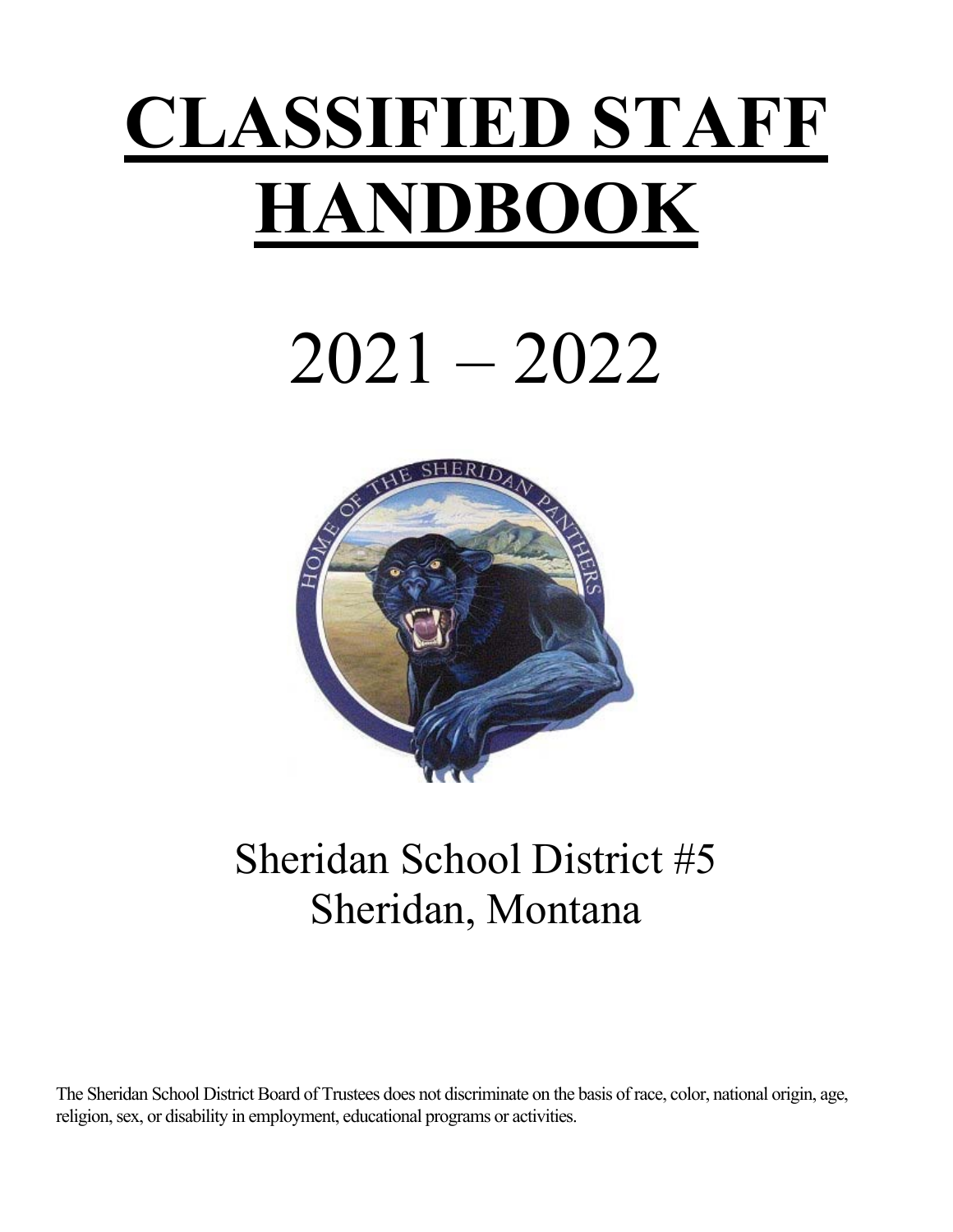## **Table of Contents**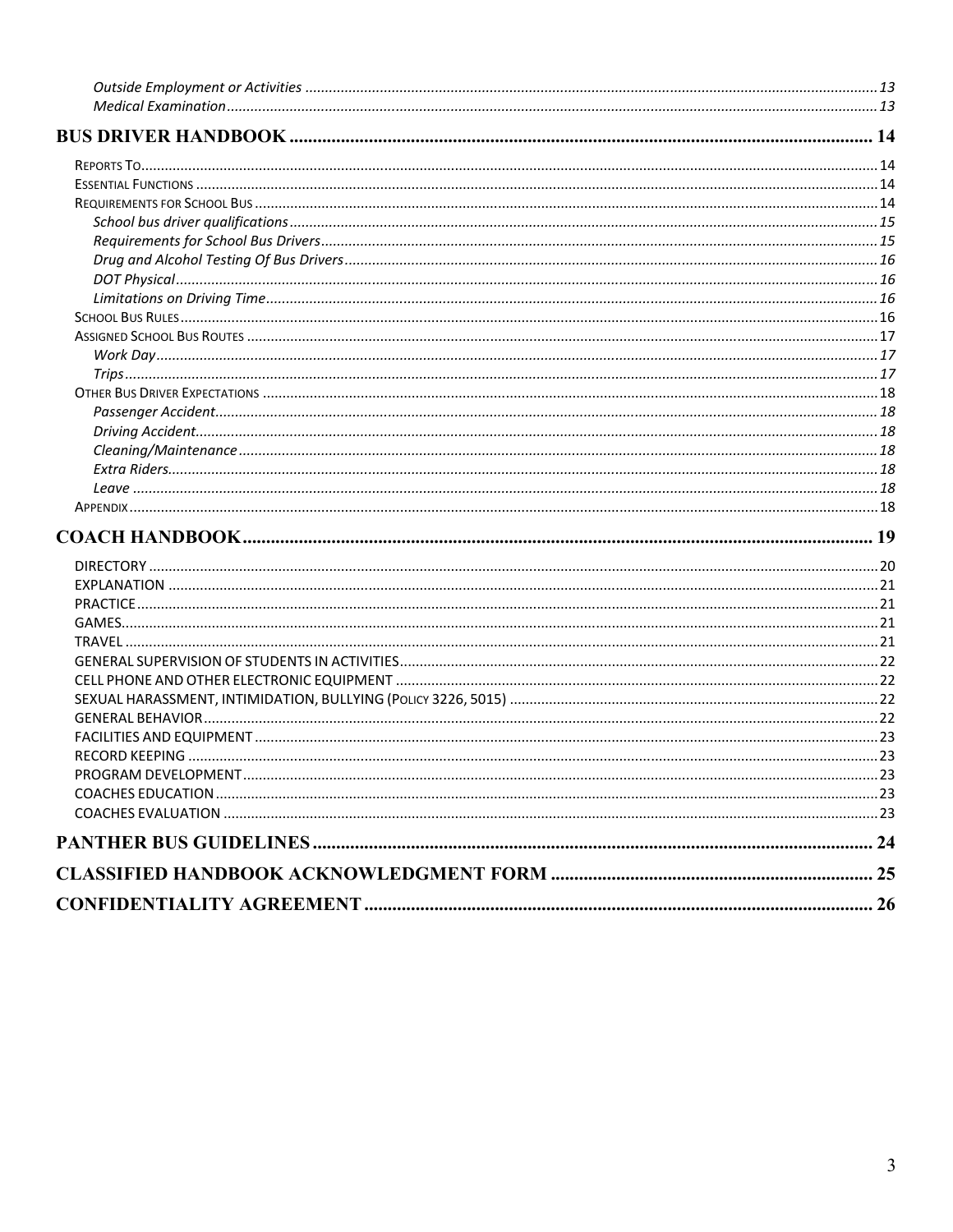## **Introduction**

Welcome to the Sheridan School District. The purpose of the handbook is to acquaint you with general District policies that govern and affect your employment and to outline the benefits available to you as an employee of the District.

This Handbook is intended to serve as a guide for all classified staff which includes but may not be limited to the following positions:

Cook and assistant cooks Custodial staff **Secretaries** Clerks Maintenance personnel Bus drivers Paraprofessionals Coaches

Because this handbook is a general source of information, it is not intended to be, and should not be interpreted as, a contract. It is not an all-encompassing document and may not cover every possible situation or unusual circumstance. If a conflict exists between information in this handbook and Board Policy, Board Policy governs. It is the employee's responsibility to refer to the actual policies and/or administrative procedures for further information. Complete copies of the Board Policy are available for review at the District Office or the school website. Any employee is free to review official policies and is expected to be familiar with those related to his/her job responsibilities.

In this handbook, bolded policy codes indicate related Board Policies. If an employee has questions, he/she should contact the superintendent.

Although every effort will be made to update this handbook on a timely basis, the Sheridan School District Board of Trustees reserves the right, and has the sole discretion, to change any policies, procedures, benefits, and terms of employment without notice, consultation, or publication, except as may be required by contractual agreements and law. The District reserves the right, and has the sole discretion, to modify or change any portion of this handbook at any time.

## **School Board**

Individual Board members exercise their authority over school district affairs only as they take action at a legal meeting of the Board. In other instances an individual Board member, including the Chairman, shall have power only when the Board, by vote, has delegated authority to him or her. The Sheridan School Board meets on a regular basis on the second Tuesday of each month, in the Charles B. Murray Media Technology Center.

## **District Office Hours**

Normal office hours in the District will be 8:00 a.m. to 4:00 p.m., Monday through Thursday.

## **Definition‐Classified Personnel**

The term classified personnel refers to employees of the school district whose positions of employment do not require professional certification under the provisions of Montana School Law. Classified positions of employment will include secretaries, clerk, custodians, cooks, assistant cooks, paraprofessionals, coaches, bus drivers, and maintenance personnel.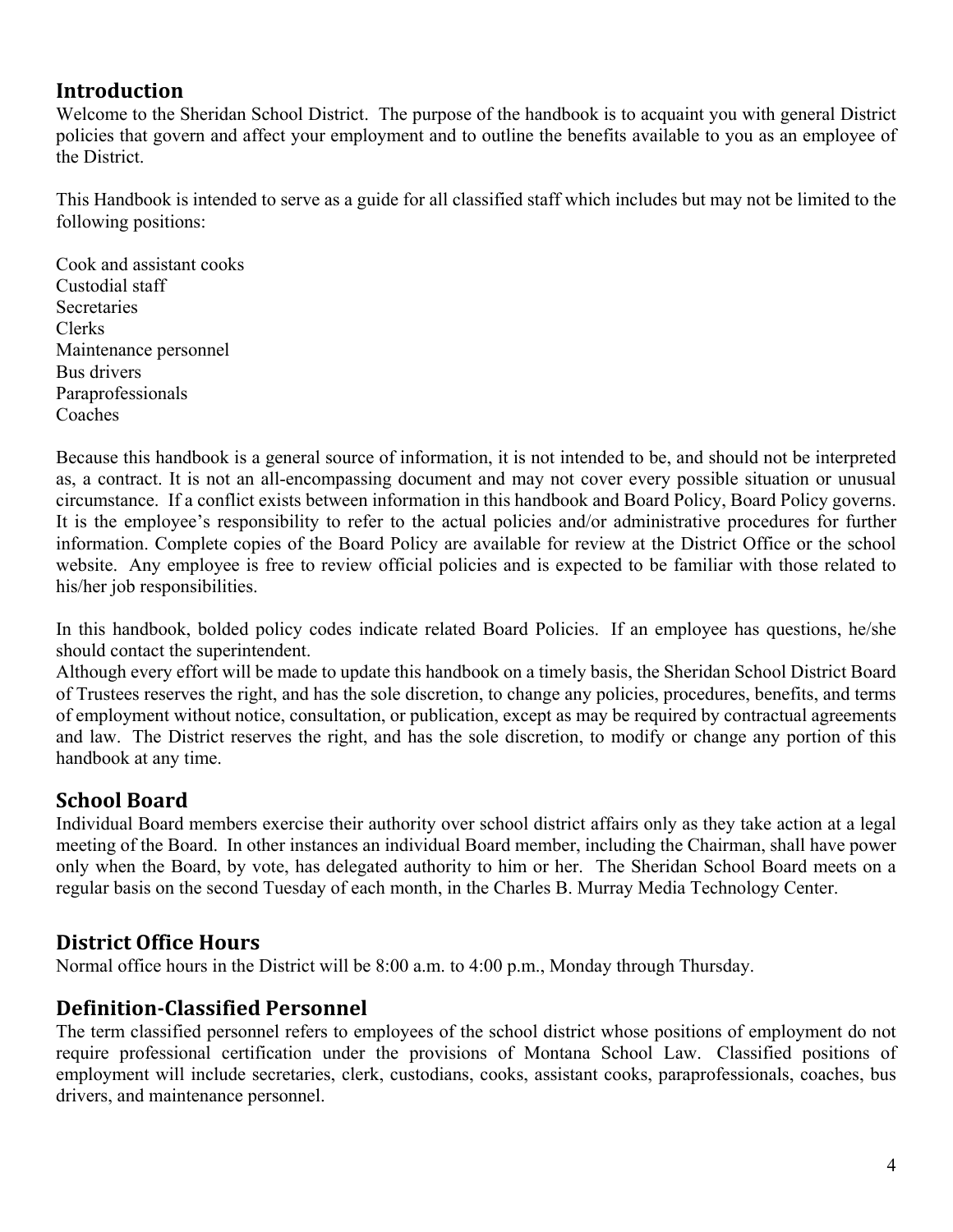Classified personnel will be categorized on the basis of the conditions of the employment agreement. These categories are:

- 1. Full-Time: Normally work forty (40) hours per week, for 52 weeks per year.
- 2. Part-Time: Normally work less than forty (40) hours per week.
- 3. Temporary: Employees who are hired for a limited time period.

## **General Terms of Employment**

#### **Equal Opportunity , Non-Discrimination, and Sec Equity**

The District will provide equal employment opportunities to all persons, regardless of their race, color, religion, creed, national origin, genetic information, sex, age, ancestry, marital status, military status, citizenship status, use of lawful products while not at work physical or mental disability. The District will make reasonable accommodation for an individual with a disability known to the District, if the individual is otherwise qualified for the position, unless the accommodation would impose undue hardship on the District. **Policy 5010**

#### **Bullying/Harassment/Intimidation**

The Board will strive to provide a positive and productive working environment. Bullying, harassment, or intimidation between employees or by third parties, are strictly prohibited and shall not be tolerated. This includes bullying, harassment, or intimidation via electronic communication devices.

Any employee who believes that he/she, or any other employee or student, is being subjected to harassment or discrimination should bring the matter to the attention of the Supervisor and/or Building Principal. The District will investigate any such concerns promptly and confidentially. Please refer to Policy 1700 for the Uniform Complaint Procedure.

No employee will be subject to any form of reprisal or retaliation for having made a good-faith complaint under this policy. For complete information concerning the District's position prohibiting harassment/discrimination, assistance in reporting and responding to alleged incidents, and examples of prohibited behaviors, employees should refer to the District's policies and related procedures. **Policy 5015** 

#### **Hiring**

All personnel are required to sign a written contract with the District. For further information on hiring, refer to **Policy 5120.** 

#### **Job Responsibilities**

All employees receive a copy of their job description and responsibilities for review. Immediate supervisors may assign other duties as needed. Employees should ask their supervisor if they have questions regarding their assigned duties and/or responsibilities. **Classified Job Descriptions – Policy Appendix** 

#### **Criminal Background Check**

 It is the policy of the Board that any finalist recommended for hire to a paid or volunteer position with the District involving regular unsupervised access to students in schools, as determined by the Superintendent, shall submit to a name-based and fingerprint criminal background investigation conducted by the appropriate law enforcement agency prior to consideration of the recommendation for employment or appointment by the Board.

Any requirement of an applicant to submit to a fingerprint background check shall be in compliance with the Volunteers for Children Act of 1998 and applicable federal regulations. If an applicant has any prior record of arrest or conviction by any local, state, or federal law enforcement agency for an offense other than a minor traffic violation, the facts must be reviewed by the Superintendent, who shall decide whether the applicant shall be declared eligible for appointment or employment in a manner consistent with the expectations and standards set by the board. Arrests resolved without conviction shall not be considered in the hiring process unless the charges are pending. **Policy 5122**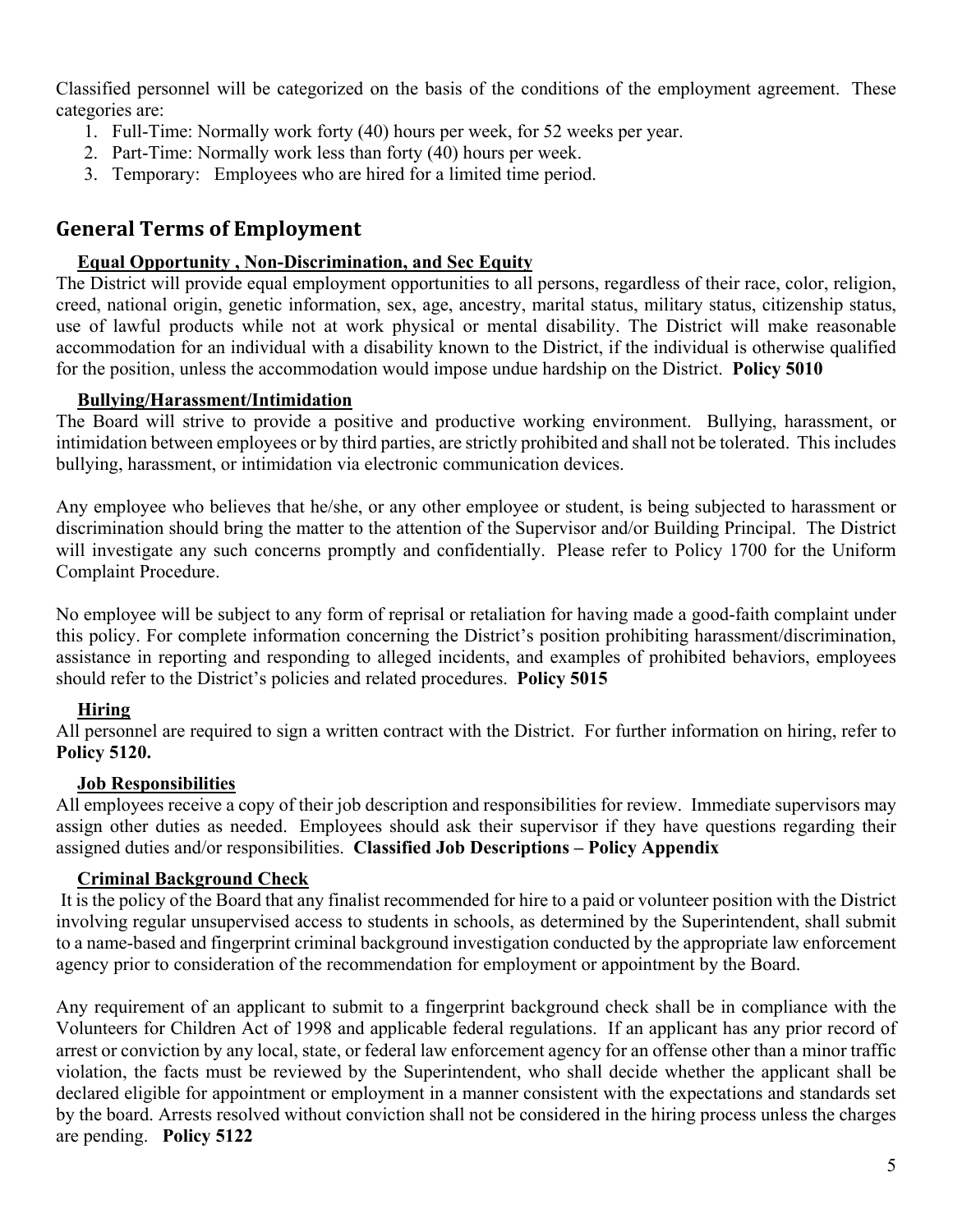#### **Driving Records**

To be authorized to operate a district-owned vehicle, you must submit a copy of your current driver's license to the Business Office, and the District will obtain a copy of your current driving record. **Policy 8121**

#### **Confidentiality**

In certain circumstances, employees may receive confidential information regarding students' or employees' medical, discipline, employment, or court records. Employees are required to keep student and personnel information in the strictest confidence and are legally prohibited from passing confidential information along to any unauthorized individual. If employees have any questions about access to confidential information, they should speak to their Supervisor. **Policy 5223**

#### **Wages and Payroll Distribution**

Payroll Warrants are issued according to a classified pay matrix approved annually by the Board of Trustees. Payday is the second Wednesday of each month depending on individual employee status.

#### **Benefits and Leave**

#### **Health Insurance**

The District will pay a set amount per month for health insurance for full-time classified employees. Qualifying employees are invited to include other family members on their insurance at their own cost. Any premium amount over the District contribution will be deducted from their monthly paycheck.

#### **Worker's Compensation Insurance**

Worker's compensation is for the purpose of offsetting loss of income suffered by an employee who is injured on the job. Insomuch as an employee's pay continues while the employee is on sick leave, the employee is not entitled to both paid sick leave and worker's compensation payments. An employee who is injured on the job has the option of taking either sick leave or worker's compensation payment and if the employee's sick leave runs out, the employee may receive worker's compensation payment.

When an employee suffers any accident or injury on the job, they must report the incident immediately to their supervisor.

#### **Salary Deductions**

The District makes all payroll deductions required by law or as authorized by the employee.

#### **Expense Reimbursement**

School personnel are reimbursed for travel that is required as part of their duties or for school-related activities approved by the superintendent. The District will inform staff regarding expense reimbursement guidelines annually. **Policy 7336**

#### **Holidays**

The following days that occur on a regular classified personnel work day will be paid holidays for full-time classified employees. Part-time and seasonal personnel will not be paid for the holidays, unless the holiday creates a deficiency in the regular work week. For example: If Labor Day falls on a Monday, but we have school on Friday, the workweek is not deficient the normal 32 hour work week. An employee may not earn Holiday hours which create overtime situations.

- 1. July 4
- 2. Labor Day
- 3. Thanksgiving Day
- 4. Christmas Day
- 5. New Year's Day
- 6. Memorial Day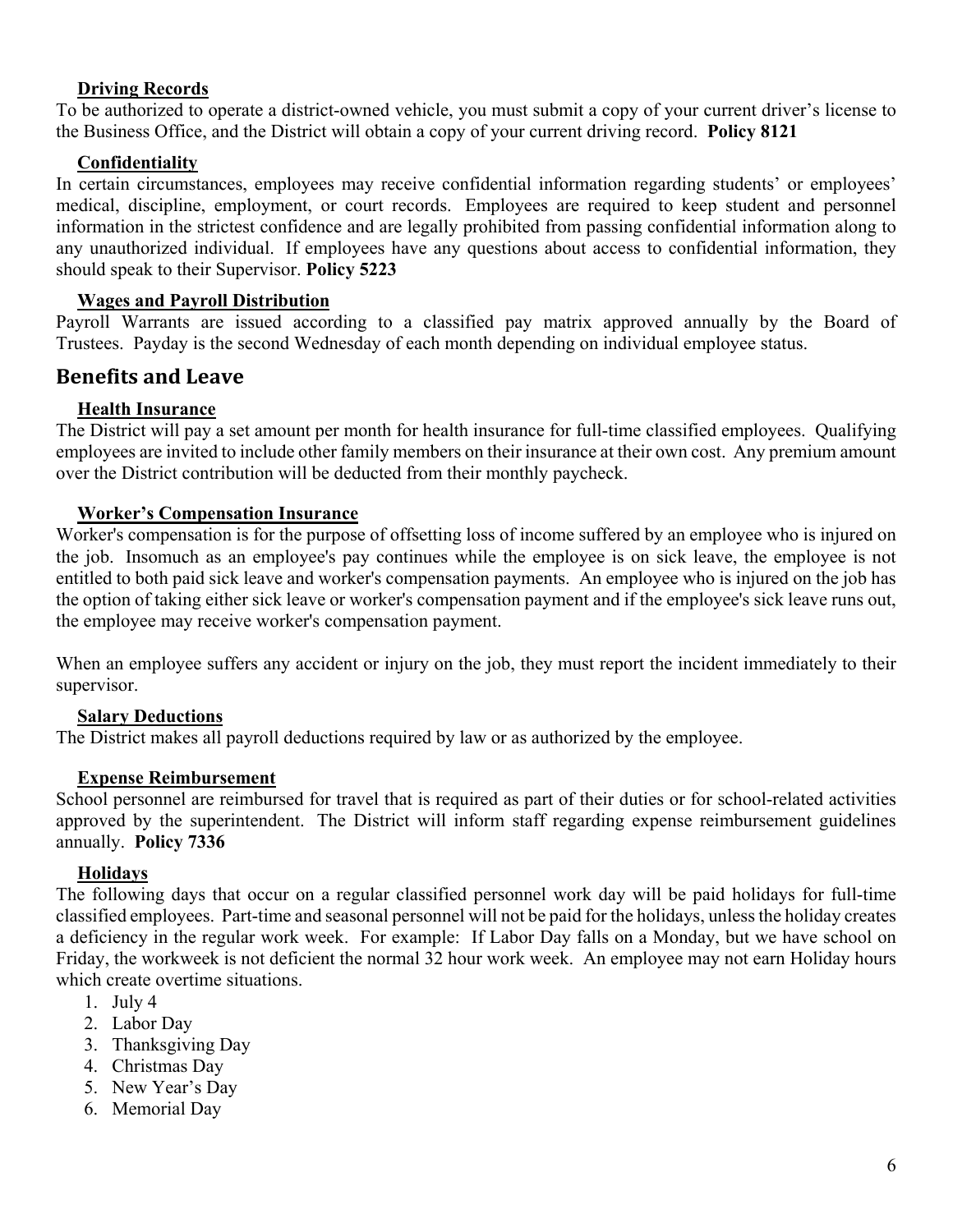If these holidays fall on a Saturday or Sunday, the preceding Friday or following Monday are not holidays. **Policy 5333** 

## **Leave Policies**

In order to provide the highest level of service, employees are expected to be at work and on time every day. However, when circumstances dictate, the District provides leave to its employees pursuant to Montana Law, master contracts and individual contracts. Employees who must be absent should inform their immediate supervisor as soon as possible but no later than the start of the scheduled shift. Listed below is general information regarding several types of leave available to employees. Please note that in many cases a written request, submitted for approval before leave begins, is required. **Policies 5321, 5322, 5328, 5329, 5329P, 5330**

#### **Sick Leave**

Classified employees shall be granted sick leave pursuant to Montana Law governing public employees.

Sick leave will refer to leave with pay caused by an illness or injury by an employee or his immediate family. It is recognized that employee illnesses and injury requiring sick leave may occur that are beyond the terms of this policy. Unless otherwise stated by contract, "Immediate family" is defined as the employee's spouse, parents, brothers, sisters, household dependents and children residing in the employee's household.

Sick leave outside the terms of the policy will be without pay. An excessive number of sick leaves without pay by one employee will be investigated for possible action under the conditions for "termination of employment": Classified personnel will earn sick leave at the rate of 0.046125 hours of sick leave per one (1) hour worked per Montana State Law. This sick leave benefit commences after 90 calendar days of employment.

If an employee does not take the full amount of sick leave allowed in a year, the amount not used shall accumulate from year to year.

When an employee is ill or injured, he shall report his absence to his supervisor and on his time sheet that particular date or dates will be marked illness.

Sick leave may be used for illness or injuries only and in no case may it be used for extended vacations, hunting, skiing or for personal business. When an employee's tenure of employment is terminated or at retirement, sick leave accumulated since July 1, 1971, will be remunerated to the employee on the basis of 25% of its value.

Sick leave charges in excess of earned sick leave credits may be charged to earned and available annual leave only at the employee's option.

Medical and dental appointments may be charged to sick leave, provided the minimum time charged is not less than one (1) hour. Each absence shall be reported separately and authorized in advance by the employee's immediate supervisor.

Advancing sick leave credits after an employee's earned sick leave credits have been expended is expressly prohibited.

The employee's immediate supervisor or the appointing authority may, at their discretion, require written substantiation of any sick leave charge against an employee's sick leave credits in the form of a physician's certificate.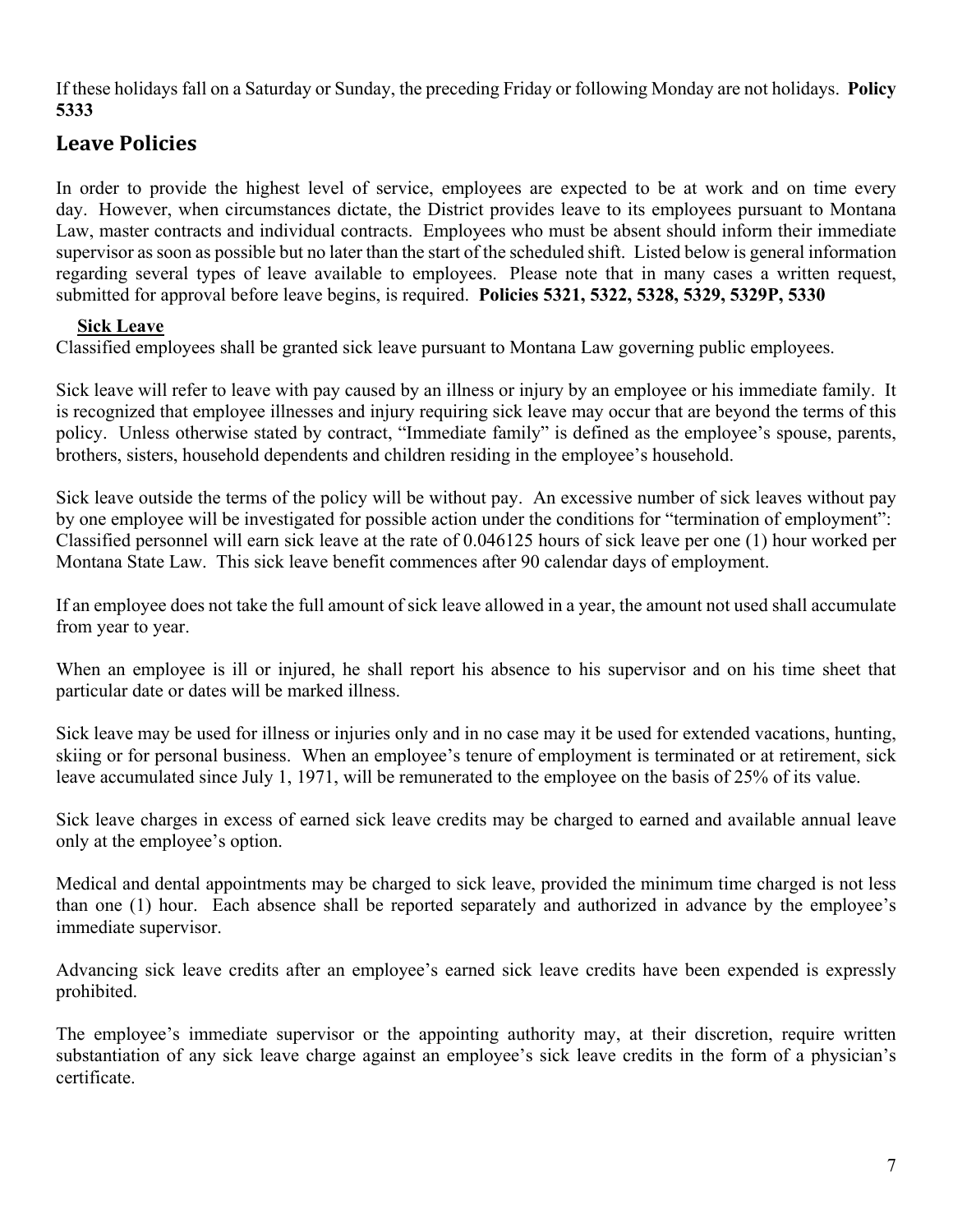#### **Maternity Leave**

Sick leave may be charged for absences due to pregnancy, including childbirth, miscarriage, abortion and reasonable prenatal and postnatal care.

#### **Emergency Sick Leave**

Emergency sick leave is defined as a necessary absence due to (1) the illness of a member of employee's immediate family requiring the attendance of the employee until professional or other attendance can be obtained; or (2) the death of a member of the employee's immediate family. The term emergency sick leave is used in order to make a clear differentiation between sick leave used by an employee for personal illness and sick leave used for a family emergency.

Family emergencies are unpredictable and beyond the control of the employee, and for that reason are charged against sick leave rather than vacation or leave without pay.

Emergency sick leave charged against an employee's sick leave credits shall not exceed a total of five (5) work days per calendar year for illness in the immediate family. In addition, emergency sick leave charged against an employee's sick leave credits shall not exceed a total of five (5) work days for each death in the immediate family.

#### **Vacation Leave and Annual Leave**

Classified employees will be granted vacation leave pursuant to Montana Law. The earning of vacation leave will be dependent upon the employment category of the classified personnel. The following provisions are made by category for earning annual leave:

- 1. Full-time personnel shall earn vacation time per year as follows:
	- a. From one year to ten years of employment at the rate of one and one-quarter days for each month of service.
	- b. From ten years to fifteen years of employment the rated will be one and one-half days for each month of service.
	- c. From fifteen years to twenty years of employment at the rate of one and three-quarters working days for each month of service.
	- d. After twenty years of employment the rate of two working days for each month of service.
- 2. Part-time personnel shall earn a prorated amount of vacation. At the end of each school year, the school clerk will pay the cooks, assistant cooks, bus drivers, aides and the school secretary their vacation pay.
- 3. Temporary personnel do not receive vacation time.

The times when vacation leave can be taken are determined by mutual agreement between the employee and superintendent. Employees will request from the superintendent the days they would like to take their vacation. The district encourages the employees to take their vacation time during the summer months.

Full-time employees may take vacation leave during the year when school is in session if work is completed and with permission from the superintendent.

Employees earn vacation credit from the first day of being employed. The days earned cannot be used until the employee has completed six months of continuous employment.

Annual leave may be accumulated to a total not to exceed twice the maximum number of days earned annually.

#### **Civic Duties Leave**

Employees shall be granted leave for service on a jury, in the Legislature or in response to a subpoena in accordance with state law. Each employee who is under proper summons as a juror or witness shall collect all fees and allowances payable as a result of the service and forward the fees to the appropriate accounting office.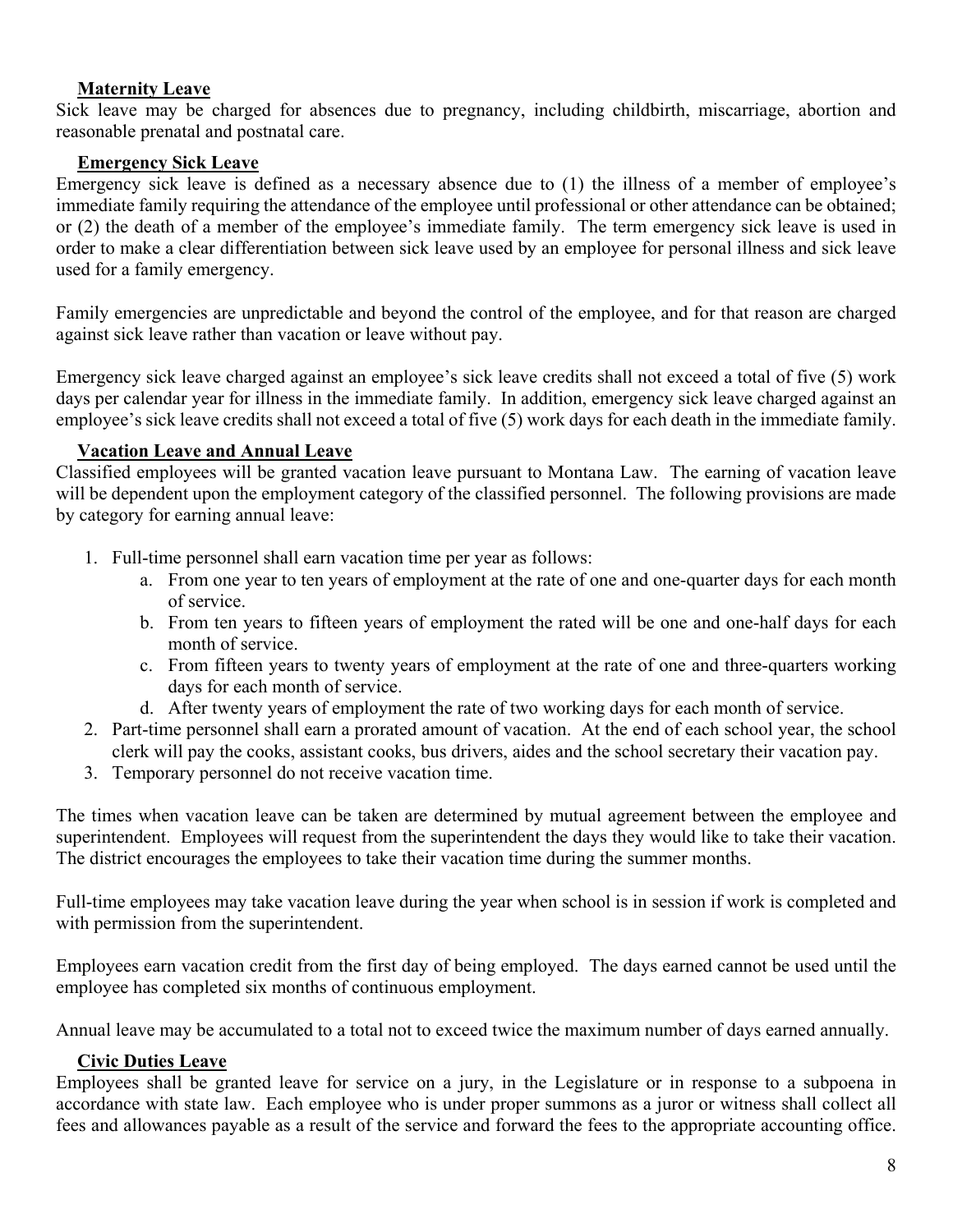Juror and witness fees shall be applied against the amount due the employee from his employer. However, if an employee elects to charge his juror or witness time off against his annual leave, he shall not be required to remit his juror fees to his employer. In no instance is an employee required to remit to his employer any expense or mileage allowance paid him by the court.

#### **Military Leave**

Employees shall be granted leave for service in the military in accordance with state and federal law. The District will comply with all federal regulations regarding the employee's return to service following military leave.

#### **Family Medical Leave**

Employees are eligible for benefits under the Family Medical Leave Act when the District has fifty (50) or more full-time employees. The Sheridan School District has less than fifty (50) full-time employees, and therefore employees are not eligible for FMLA benefits.

#### **Personnel Management**

#### **Employment and Assignment**

Each classified employee will be employed under a written contract for a specified term, with a beginning and ending date. Such employees shall have no expectation of continued employment from year to year, and contracts of employment may be renewed or non-renewed each year, at the District's sole option. The District reserves the right to change employment conditions affecting an employee's duties, assignment, supervisor, or grade.

The Superintendent may assign, reassign, and/or transfer positions and duties of all staff, subject to any provisions contained in the master contract. The Superintendent will provide for a system of assignment, reassignment, and transfer of classified staff, including voluntary transfers and promotions. Nothing in this policy prevents reassignment of a staff member during a school year. **Policy 5210**

#### **Overtime/Over Scheduled Hours**

All overtime and/or over scheduled hours work shall be authorized in advance of work by the building principal or the superintendent. Those authorized for overtime shall be compensated at one and one-half times regular rate of pay for the work in excess of the standard 40 hour week. The work week begins on Monday and ends on Sunday. **Policy 5336** 

#### **Pay Day**

Payday is the Wednesday following the second Tuesday of each month, depending on individual employee status.

#### **Rest Periods**

A daily morning 15 minute rest period shall be granted to all classified employees who work at least 4 hours each day. A second afternoon rest period shall be granted to all classified employees who work 8 hours per day. The breaks shall be taken approximately in mid-morning and mid-afternoon or in the middle of each half shift. Because Montana Code Annotated does not require giving this break, the District requests that you remain on campus and available to help students and other staff when requested. The School District DOES NOT provide a paid lunch period. Please ensure that these breaks are not taken in public areas such as the school offices.

Although each employee may take the above described rest periods, it is to be understood that the individual employee's election to not take the rest period time will not accumulate as leave time for any other purpose. If the rest period time is not taken, it may not be used in any other way.

#### **Retirement Plans**

All employees who meet the requirements for membership in the classified service are required to become members of the Federal Social Security, Montana Teachers' Retirement System, or Montana Public Employee Retirement programs.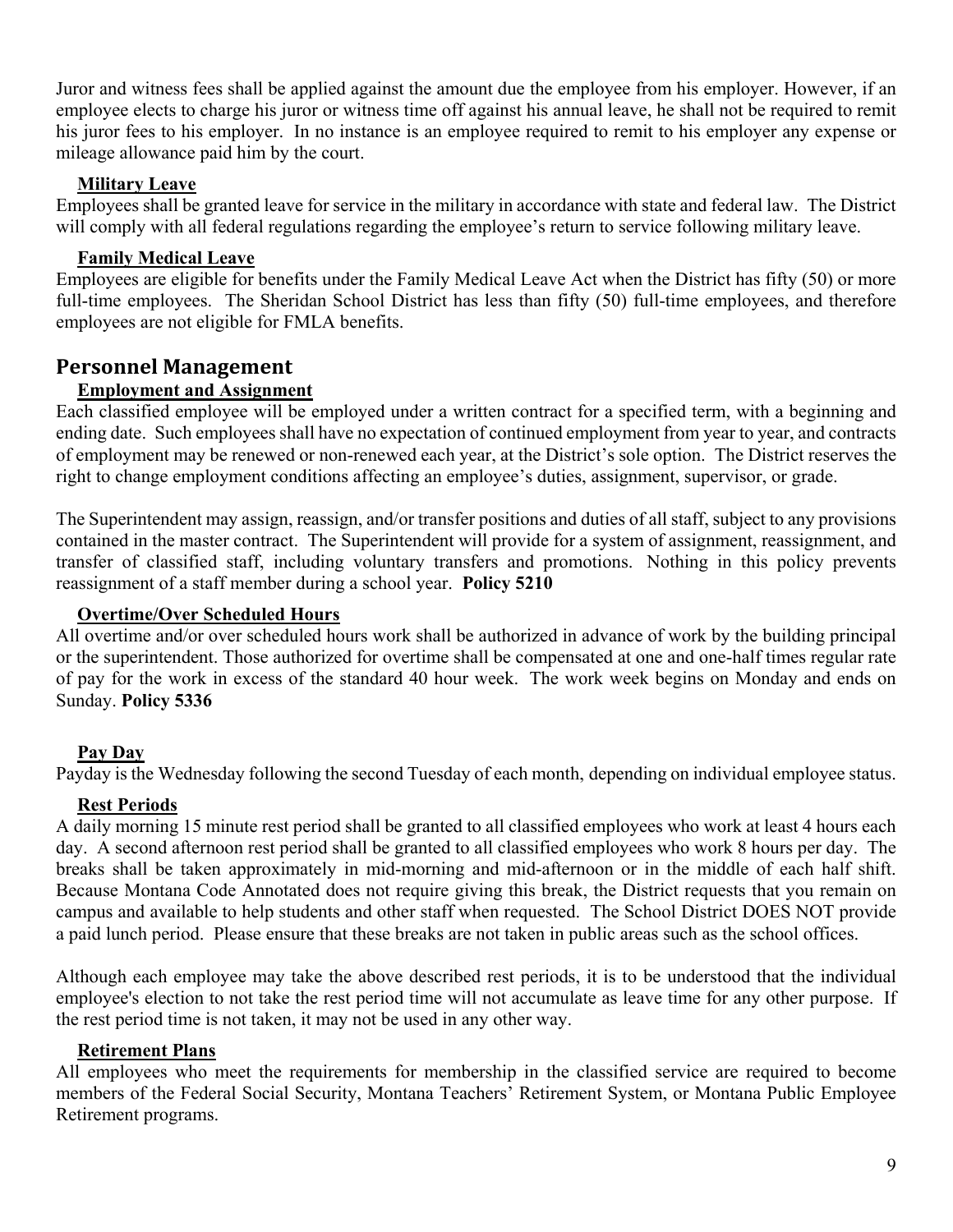Membership in and deductions for these retirement plans are mandatory and become effective immediately upon commencement of employment.

#### **Time Sheets**

The District is required by law to have time sheets for all classified employees. Time sheets should be filled out on a daily basis. Classified employees are required to turn in their time sheets **no later than the first Wednesday** of each month.

If an employee is absent on the due date, their time sheet must be turned in on the last day worked in that reporting period. It is the responsibility of the employee to turn their time sheet in. If time sheets are not turned in by the due date, employees may have to wait for the next payroll cycle.

#### **Transfers**

Classified employee request for transfers of job assignments may be made by submitting a request in writing to the superintendent. Such a request will be evaluated and considered by the school board. The primary criterion will be the determination of what job assignment for the employee will best serve the district.

When an employee is assigned the duties and responsibilities of a higher or lower job classification, an adjustment may be made in their salary.

#### **Resignation**

When a classified employee terminates their employment with the District, a written resignation shall be submitted to the superintendent. The Superintendent shall provide written acceptance of the resignation, including the date of acceptance, to the employee, setting forth the effective date of the resignation. .

When a classified employee terminates their employment with the District, two weeks' notice is required. The resigning employee shall:

- 1. Submit a written notice of resignation to the superintendent.
- 2. Turn in all school district owned equipment, keys, materials and any other items prior to the effective date of resignation.

Final pay check, including termination of sick and vacation leave, will be withheld until above items have been completed. **Policy 5251**

## **Employee Discipline**

District employees who fail to fulfill their job responsibilities or to follow reasonable directions of their supervisors, or who conduct themselves on or off the job in ways that affect their effectiveness on the job, may be subject to discipline. Behavior, conduct, or action that may call for disciplinary action or dismissal includes but is not limited to reasonable job-related grounds based on a failure to satisfactorily perform job duties, disruption of the District's operation, or other legitimate reasons. The Superintendent or the Board may order an investigation into the employee's conduct when warranted by the circumstances.

Discipline will be reasonably appropriate to the circumstance and will include but not be limited to a supervisor's right to reprimand an employee and the Superintendent's right to suspend an employee, with or without pay, or to impose other appropriate disciplinary sanctions. In accordance with Montana law, only the Board may terminate an employee or non-renew employment.

The Superintendent is authorized to immediately suspend a staff member. **Policy 5255**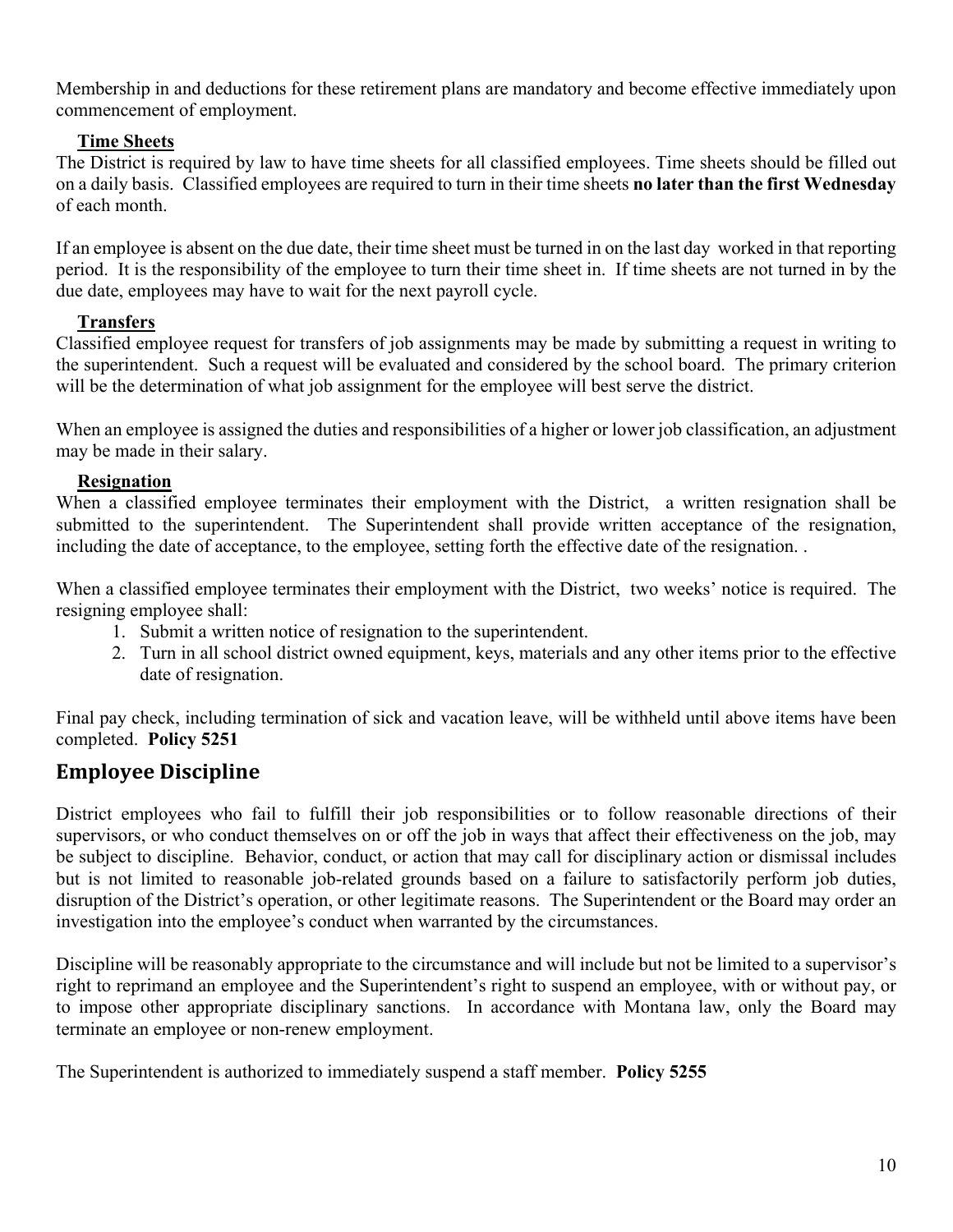## **Supervision and Evaluation**

The general supervision of classified personnel shall be the duty of the superintendent. Under the direction of the superintendent the work supervision may be delegated to the building principal or head cook.

The work supervisor for classified personnel categories is as follows:

| <b>Supervisor</b>                 |
|-----------------------------------|
| Superintendent                    |
| Superintendent                    |
| Head Cook                         |
| <b>Building Principal</b>         |
| Custodian                         |
| <b>Transportation Coordinator</b> |
| <b>Building Principal</b>         |
| Superintendent                    |
| <b>Activities Director</b>        |
|                                   |

#### **Evaluations**

Each classified staff member's job performance will be evaluated by the staff member's direct supervisor. The evaluation process includes scheduled annual evaluations using forms applicable to the job classification and description, and day-to-day appraisals.

The supervisor will provide a copy of the completed evaluation to the staff member and will provide opportunity to discuss the evaluation. The original should be signed by the staff member and filed with the Superintendent. If the staff member refuses to sign the evaluation, the supervisor should note their refusal and submit the evaluation to the Superintendent. **Policy 5222** 

## **Employee Conduct**

#### **Absenteeism and Tardiness**

Regular and timely attendance is an essential function of each position within the District. Employees are expected to report for work on time and to notify their immediate supervisor if they must be tardy or absent. Failure to provide regular and timely attendance may result in disciplinary action, up to and including termination.

Employees cannot be absent from the building for personal reasons. Personal reasons include haircuts, beauty appointments, coffee breaks, meetings, car servicing or any other needs of the individual. Permission may be granted by supervisor in specific situations prior to leaving the school grounds.

#### **Disrupting the Educational Process**

Any employee who participates in or encourages activities that disrupt the educational process or the operations of the District may be subject to disciplinary action, including termination.

Behavior that disrupts the educational process includes, but is not limited to:

- 1. Conduct that threatens the health, safety or welfare of others;
- 2. Conduct that may damage public or private property (including the property of students or staff);
- 3. Illegal activity;
- 4. Conduct that interferes with a student's access to educational opportunities or programs, including ability to attend, participate in, and benefit from instructional and extracurricular activities; or
- 5. Conduct that disrupts delivery of instructional services or interferes with the orderly administration of the District, school and school-related activities or District operations.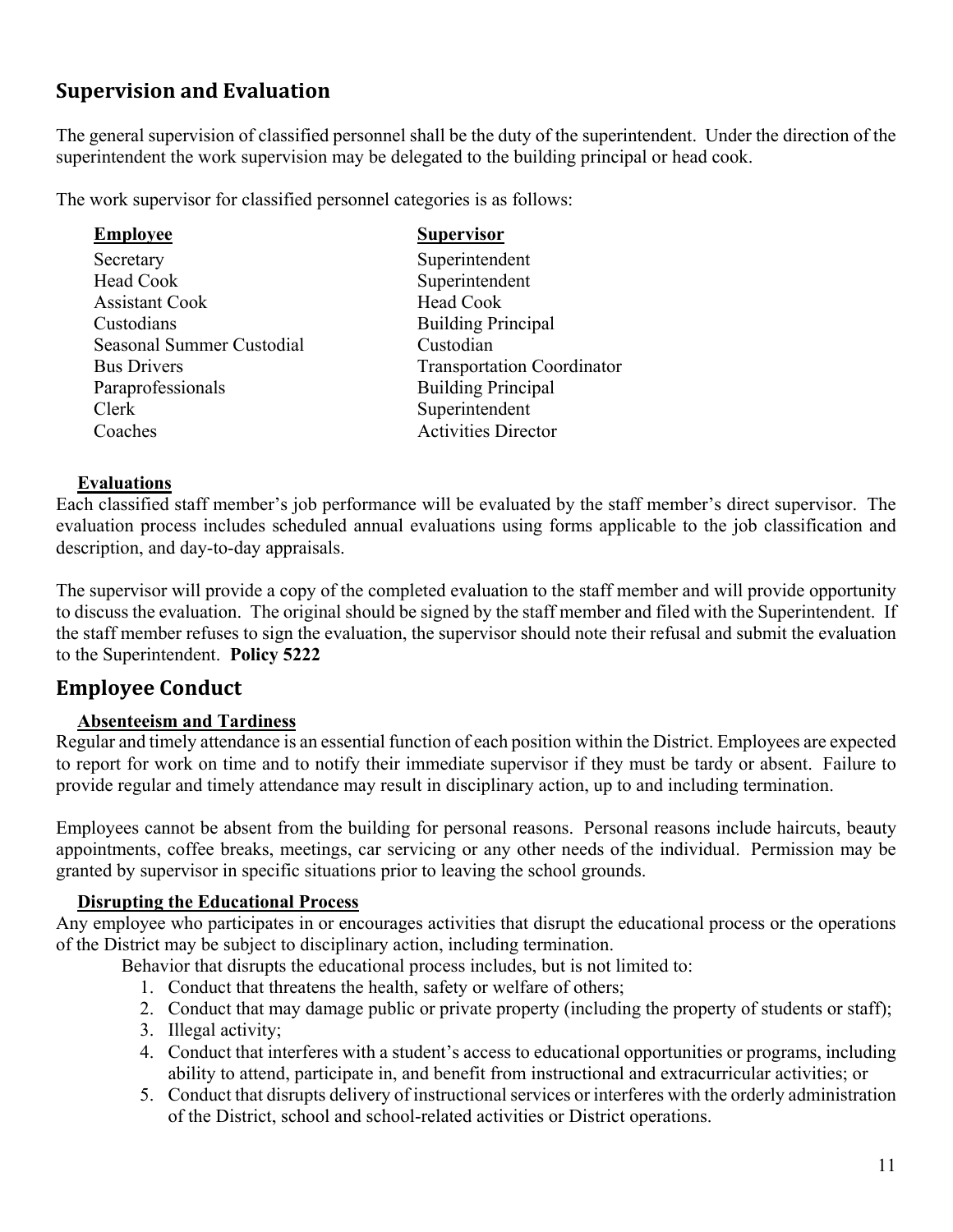#### **Drug-Free/Alcohol-Free Schools**

Employees must not manufacture, distribute, dispense, and be under the influence of, purchase, possess, use, or attempt to obtain in the workplace or in the performance of duties, alcohol or any narcotic drug, hallucinogenic drug, amphetamine, barbiturate, marijuana or any other controlled substance. For purposes of this regulation, a controlled substance is one that is not legally obtainable, or one that is legally obtainable and not being used as prescribed, or referenced in federal and state controlled substance acts. Any employee who violates the terms of the District's drug-free/alcohol-free policies may be suspended, non-renewed or terminated. Violations may result in notification of appropriate legal officials. Any employee convicted of a workplace violation of drug abuse statutes must notify the Superintendent of the conviction within five (5) working days. Bus drivers are required to have random drug testing**. Policy 5226** 

#### **Dress and Appearance**

District employees are required to dress in a professional manner. Such dress and appearance will be appropriate for the proper conduct of his particular job. No mode of attire will be considered proper if it distracts from or is disruptive of the positive learning environment of the school to which the employee is assigned or the District office.

#### **Tobacco and Vaping Products**

The District maintains tobacco free buildings and grounds, as required by Montana law. Use of tobacco or vaping devices will not be allowed in any District school district buildings, grounds or vehicles. **Policy 8225**

#### **Use of School Property/Electronic Communication System**

Employees may not use any District facility, vehicle, electronic communication system, equipment, or materials to perform outside work. These items (including security codes and electronic records such as e-mail) are District property. Employees may not use a code, access a file, or retrieve any stored communication unless they have been given authorization to do so. Employees cannot expect confidentiality or privacy of the information in their e-mail accounts. Authorized District personnel may monitor the use of electronic equipment from time to time. Inappropriate use may result in discipline up to and including termination. **Policy 5450**

#### **Health, Safety and Security**

It is the intent of the District to provide a safe and healthful working environment for all employees. Employees should report any security hazard or conditions they believe to be unsafe to their immediate supervisor. For information on the District's Safety Plan and Blood Borne Pathogen Control Plan, contact your immediate supervisor or see the District's Policy Manual and related procedures.

Classified employees are required to attend all District safety training sessions. All Maintenance and safety forms are placed in the Risk Management Notebook for MSGIA (District Workman's Compensation).

It is recommended that staff wear slip resistant shoes. **It is required for all staff to wear protective gloves while handling trash or working in other situations that may result in contact with fecal matter or bodily fluids.** 

#### **Assaults and Threats of Violence**

Employees should immediately report any threats they receive (oral or written) to their immediate supervisor and to the appropriate District official.

#### **Child Abuse**

A District employee who has reasonable cause to suspect, as a result of information they receive in their professional or official capacity, that a child is abused, neglected, or subjected to sex trafficking by anyone regardless of whether the person suspected of causing the abuse, neglect, or trafficking is a parent or other person responsible for the child's welfare, shall report the matter promptly to the Department of Public Health and Human Services and local law enforcement. **Policy 5232**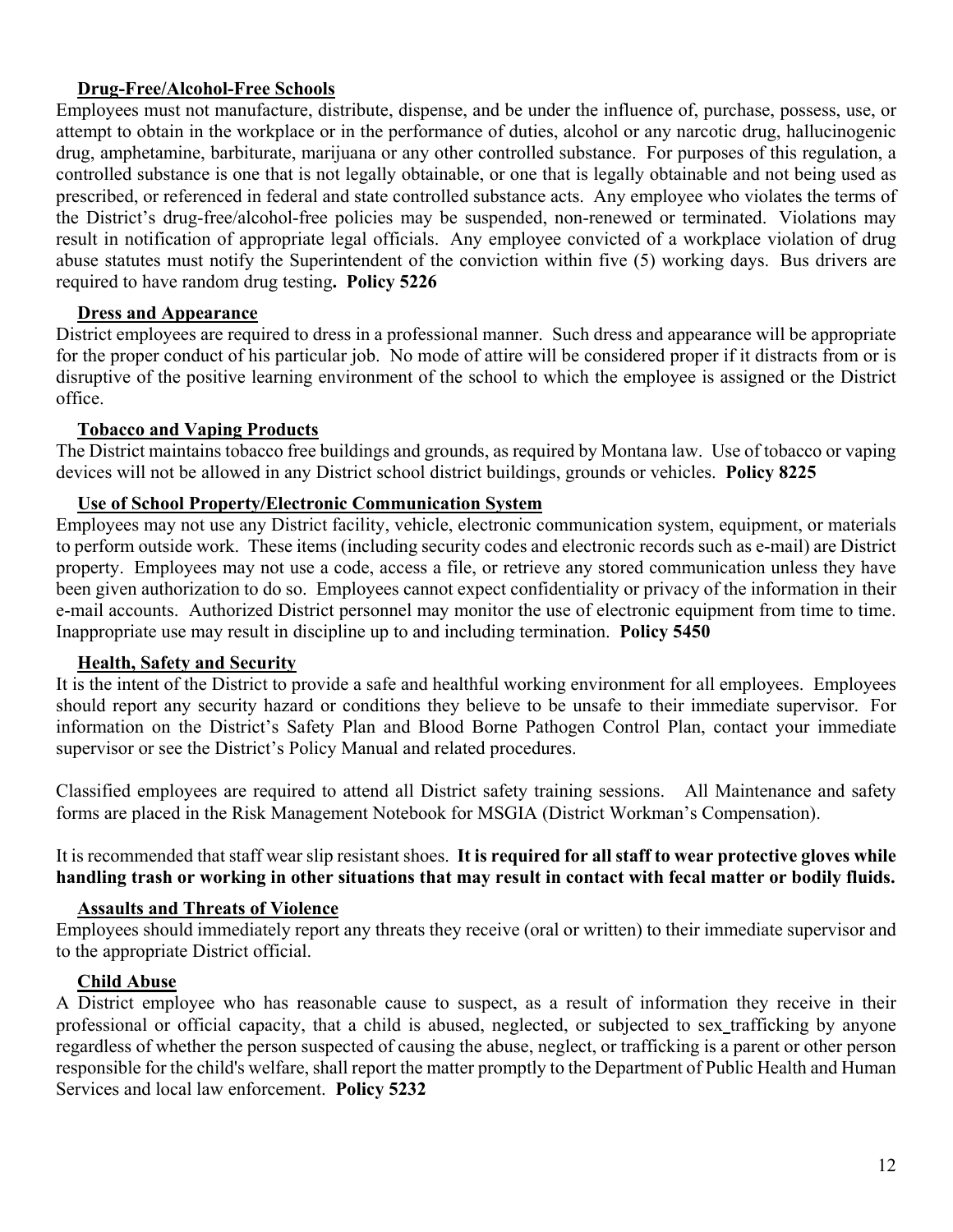#### **Grievances/Communications**

District employees shall use the Uniform Complaint Procedure to address complaints/concerns about District policies, procedures and directives that cannot be resolved informally. **Policy 1700** 

#### **Outside Employment or Activities**

Employees may not perform any duties related to an outside job during their regular working hours.

#### **Medical Examination**

The superintendent may require any employee to take a medical examination at any time from a licensed physician. Such required examination will be at the school district's expense. Bus drivers are required to have a physical exam once every two years. The district will pay for one exam per year.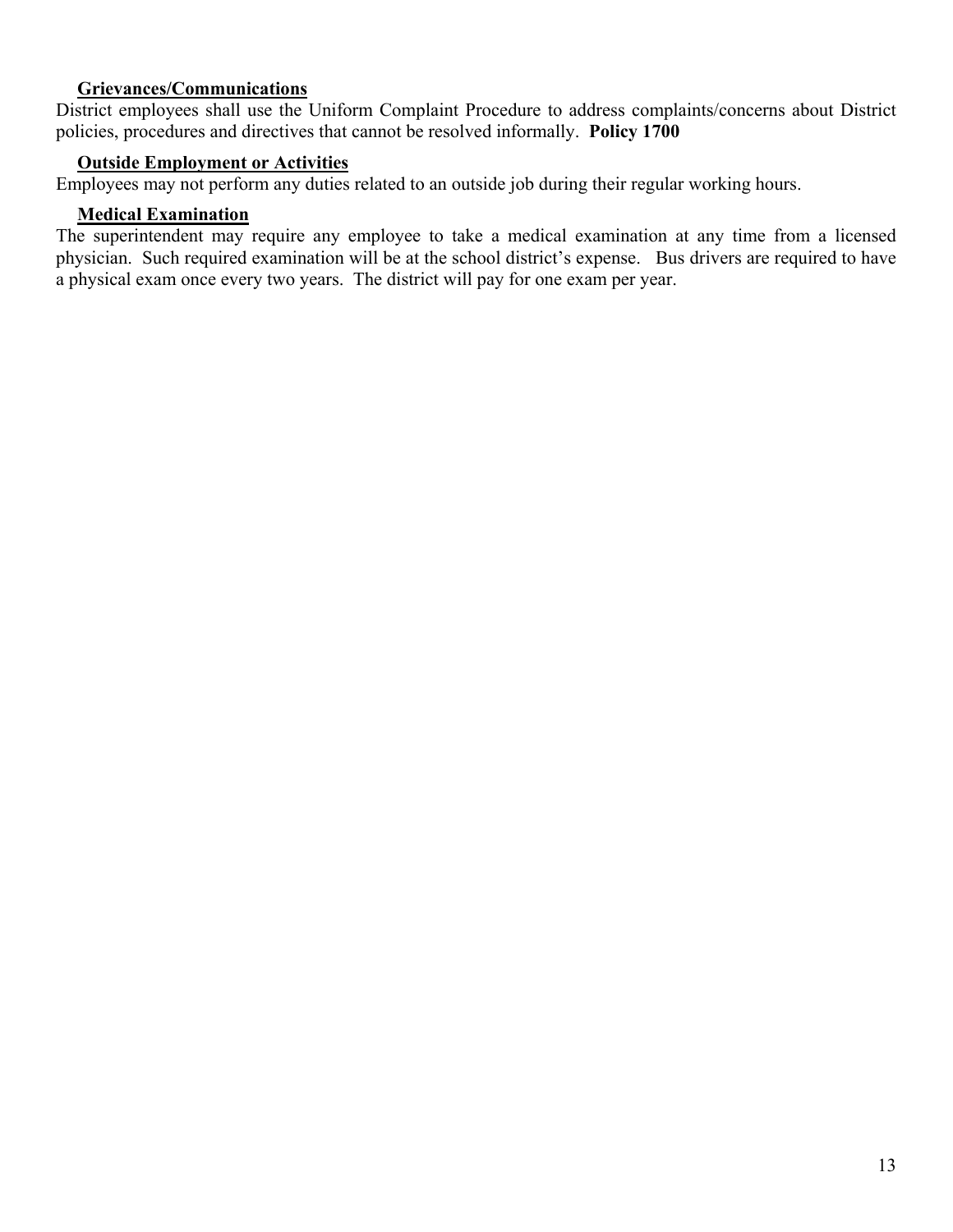## **Bus Driver Handbook**



## **Reports To**

Transportation Director

### **Essential Functions**

- 1. Drives school bus or transportation vehicle over assigned route in accordance with time schedule.
- 2. Boards and discharges student passengers in safe and orderly manner.
- 3. Transports students, staff, and chaperones on field trips, athletic events, and other special trips.
- 4. Enforces District policies and procedures related to transportation and maintains discipline on buses.
- 5. Prepares student discipline citations as needed.
- 6. Maintains bus cleanliness on a daily basis, including washing as needed.
- 7. Performs minor bus maintenance checks and reports maintenance needs.
- 8. Renders first aid or emergency assistance as needed.
- 9. May transport other materials in District vehicles.
- 10. Services buses with gas and oil and checks tires, battery, and belts.
- 11. Maintains good order among students on buses, following District policies regarding discipline of children and contact with parents and other citizens.
- 12. Instructs students and others on proper bus behavior and emergency procedures.
- 13. During times buses are not in use, may be assigned general maintenance and cleanup activities in the transportation department.
- 14. Ensures compliance with applicable provisions of state motor vehicle code and educational code, as related to bus driving and transporting students.

*Only minimum duties are listed. Other functions may be required as given or assigned.*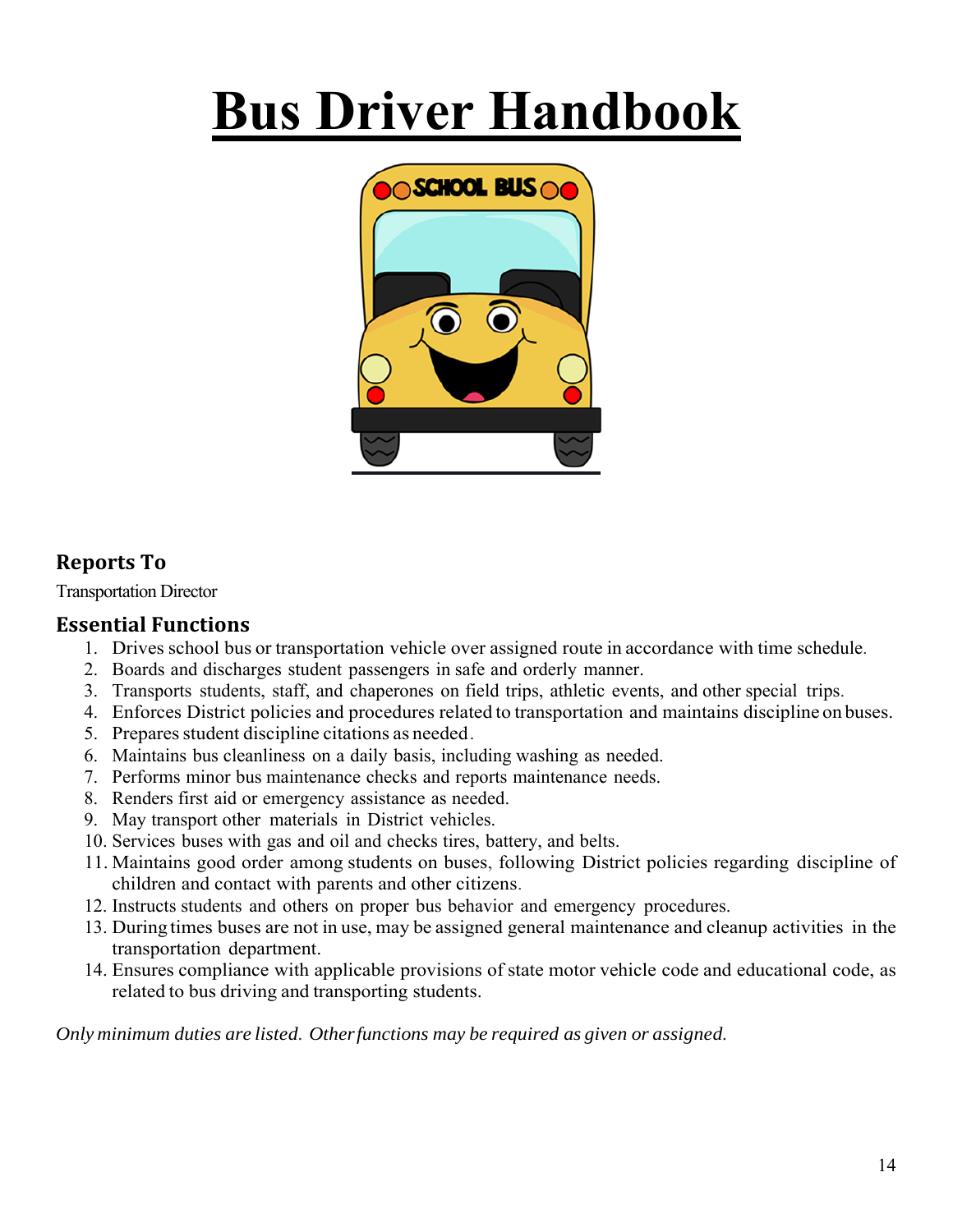### **School bus driver qualifications**

MCA 20-10-103.

A driver of a school bus is qualified to drive a school bus if the driver:

- 1. is not less than 18 years of age;
- 2. is of good moral character;
- 3. is the holder of a commercial driver's license to operate a school bus designed to carry more than 10 passengers: or
- 4. is the holder of a Montana driver's license to operate a school bus designed to carry 10 or fewer passengers;
- 5. has filed with the district a satisfactory medical examination report, on a form approved by the United States department of transportation, signed by any physician licensed in the United States or, if acceptable to an insurance carrier, any licensed physician;
- 6. has completed a basic first aid course and holds a valid basic first aid certificate from an authorized instructor. The issuance of the certificate is governed by rules established by the superintendent of public instruction, provided that the rules may suspend this requirement for a reasonable period of time if there has been an inadequate opportunity for securing the basic first aid course and certificate.
- 7. has complied with any other qualifications established by the board of public education; and
- 8. has filed with the county superintendent a certificate from the trustees of the district for which the school bus is to be driven, certifying compliance with the driver qualifications enumerated in this section ( *20-10-103 School Bus Qualifications, 2019)*.

#### **Requirements for School Bus Drivers**

#### **10.7.111** BUS DRIVER CERTIFICATION REQUIREMENTS FOR REIMBURSEMENT

(1) School bus drivers must hold a valid Montana school bus driver certificate in order for a district to receive state reimbursement for that driver's bus routes. Qualifications for bus drivers are prescribed by 20-10-103, MCA, and by the Board of Public Education in ARM 10.64.201.

(2) The bus driver certificate forms are provided electronically by the Superintendent of Public Instruction. The school district must input all necessary documentation into the Office of Public Instruction's electronic pupil transportation system, which generates the completed certificate. The chair of the board of trustees signs the certificate which is issued to a driver who is authorized and qualified to drive a school bus pursuant to all applicable rules, regulations and laws. The district retains a copy of each bus driver's certificate, provides a copy to the bus service contractor, if applicable, and files a copy with the county superintendent. The bus driver is also given a hard copy of the certificate, which must be carried at all times while driving a school bus.

(3) The first aid certificate required by ARM 10.64.201 must include instruction in adult and pediatric CPR, be signed by a certified instructor, and be received after an initial in-person training of at least four hours. The certificate must be renewed every two years. The renewal course may be in-person or online.

(4) State reimbursement for bus transportation for the full school term will be made only when a new driver of the bus has completed the first aid requirement within 60 days from the employment date. Any bus operated by a driver not so qualified will not be eligible for state reimbursement for that portion of the term that the driver is not qualified. Drivers who have driven the previous year must have the first aid requirement completed before the expiration date on their certificate.

(5) In the event a district (or contractor) is obligated to employ a driver as a replacement for a driver employed at the beginning of the school year, or must employ an additional driver, a period of 60 days will be permitted for the new driver to acquire the first aid certificate. If after 60 days following the date of first employment of the additional or replacement driver, the first aid requirement has not been met, the bus operated by the driver will not qualify for state reimbursement for that portion of the year that the driver is not qualified, including the 60 day grace period.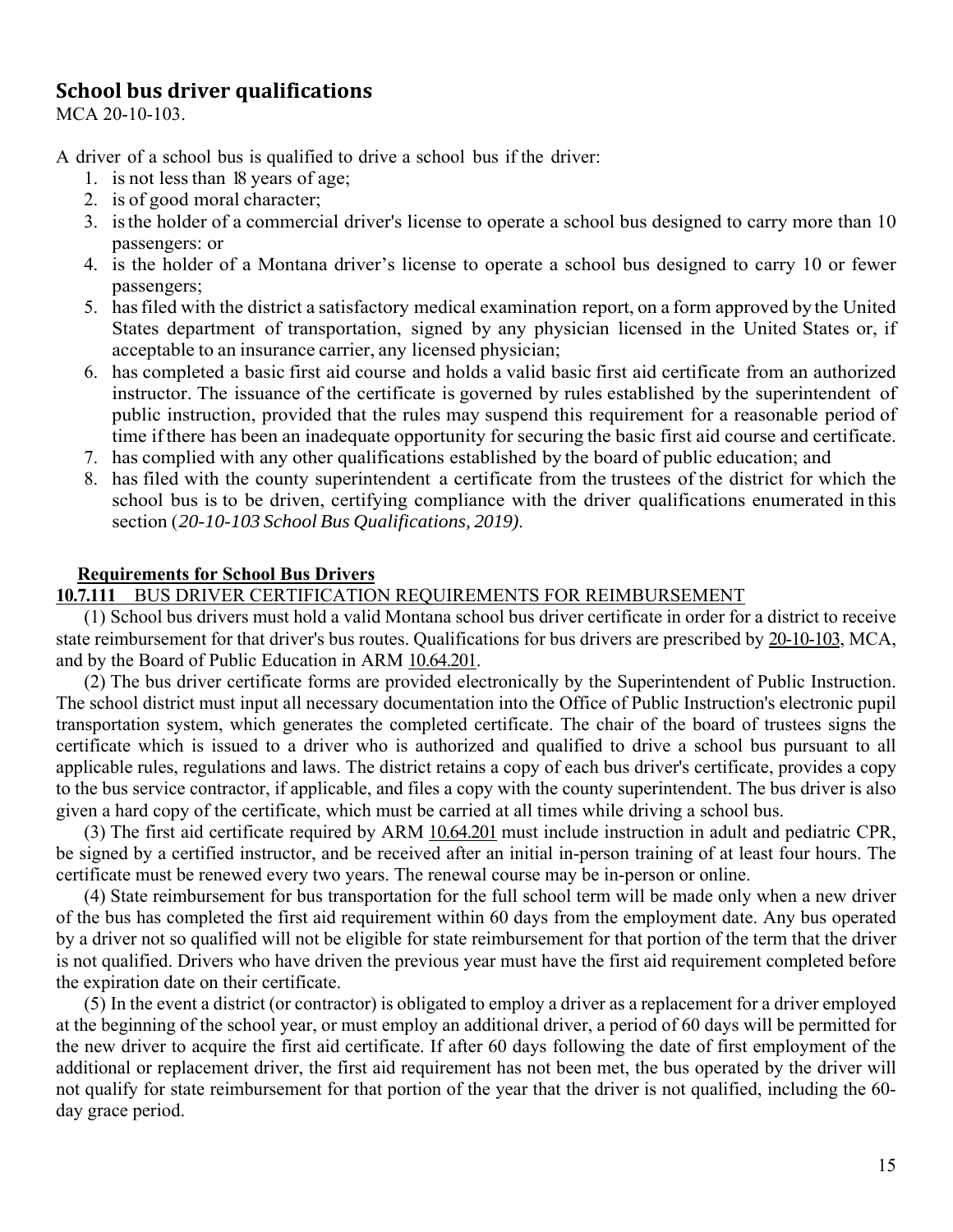(6) A school bus driver certificate remains valid until the earliest expiration date of the commercial vehicle operator's endorsement, the first aid certificate, and/or physical examination. A new certificate must be issued to the driver when any of the above items expires and is renewed. A driver may not operate a school bus without a valid, current certificate.

(7) The qualifications of all bus drivers are reviewed at the time the state verification of transportation claims is made, as the qualifications of the bus driver are one of the criteria for eligibility for reimbursement. With the exception of (4) and (5), the State Superintendent will not reimburse for routes driven by drivers without a current certificate on file with the Office of Public Instruction. If any license, certificate, or examination was expired for any period of time, the Office of Public Instruction will withhold transportation reimbursement funding for the number of days the driver was not qualified.

(8) Districts must retain a signed copy of each bus driver certificate on file for audit purposes.

History: 20-3-106, 20-10-103, 20-10-112, MCA; IMP, 20-10-103, 20-10-112, MCA; Eff. 2/26/53; ARM Pub. 11/26/77; AMD, 1980 MAR p. 142, Eff. 2/14/81; AMD, 1992 MAR p. 203, Eff. 2/14/92; AMD, 1997 MAR p. 203, Eff. 1/28/97; AMD, 1998 MAR p. 1719, Eff. 6/26/98; AMD, 2004 MAR p. 1613, Eff. 7/23/04; AMD, 2008 MAR p. 1692, Eff. 8/15/08; AMD, 2014 MAR p. 1799, Eff. 8/8/14.

In addition to the above requirements, the board of public education requires that all Montana school bus drivers be not less than eighteen years of age and have five years of licensed driving experience. Each driver shall attend not less than 10 hours of in-service training annually. The district must design and implement a driver-training program that meets the needs of the district and the driver. Records of the required training must be kept in a file at the district office for audit purposes.

The local school district has the right, in accordance with written district policy, to set qualifications in addition to the state requirements.

#### **Drug and Alcohol Testing Of Bus Drivers**

School bus and commercial vehicle drivers shall be subject to a drug and alcohol testing program 9 that fulfills the requirements of the Code of Federal Regulations, Title 49, Part 382. 10 11 Other persons who drive vehicles designed to transport sixteen (16) or more passengers, 12 including the driver, are likewise subject to the drug and alcohol testing program. 13 14 Testing procedures and facilities used for the tests shall conform with the requirements of the 15 Code of Federal Regulations, Title 49, §§ 40, et seq. **Policy 5228P** 

#### **DOT Physical**

Bus drivers are required to have a physical exam and the **District will pay for one standard DOT physical per year.**

#### **Limitations on Driving Time**

Any same-day trips over 300 miles, one way, should have two drivers. Drivers will be limited to 10 hours of driving time per day. Exceptions to this may be granted when emergencies arise or when unforeseen situations out of the school's or driver's control develop. Every effort will be made to schedule drivers so they have adequate rest time between consecutive trips. For example, Driver A drives a trip to Gardiner on Friday afternoon and returns at 1:00 AM. If at all possible, Driver A will not drive a trip any sooner than 9:00 AM on Saturday.

## **School Bus Rules**

The school buses are to provide transportation for students living more than three (3) miles from the school. This service is a privilege and not a right. The following rules are established to govern bus riders:

- 1. Students riding on the school bus are under the authority of the bus drivers. The bus drivers have the authority to suspend students from the buses when necessary for the safety and/or well-being of other students.
- 2. Students who fail to obey the regulations and/or refuse to obey promptly the directions of the bus driver and/or chaperone may forfeit their privilege to ride the bus in the following manner: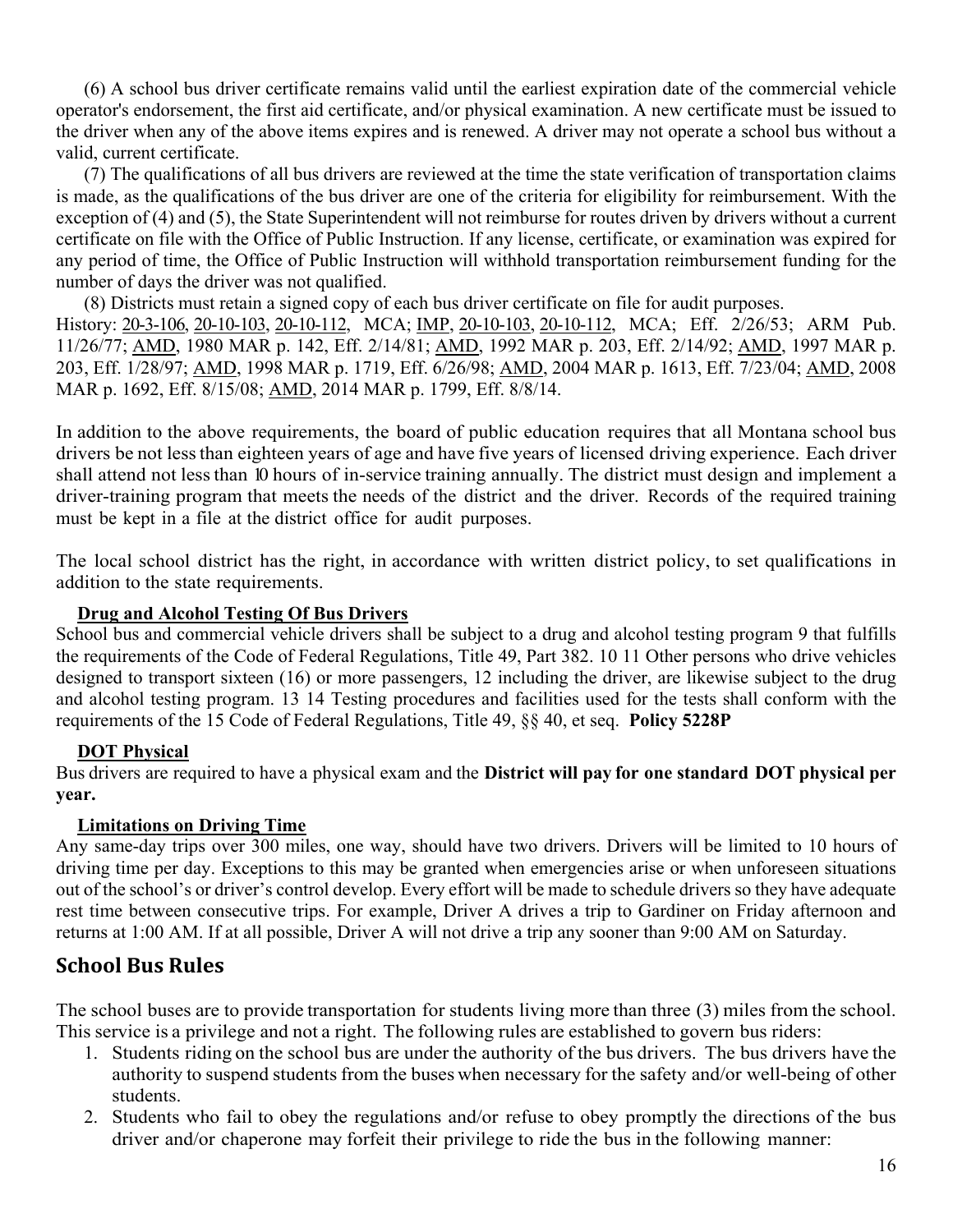- a.  $1<sup>st</sup>$  Offense: verbal warning to the student and written warning to parents from the bus driver with the Principal being notified of such warning
- b.  $2<sup>nd</sup>$  Offense: four (4) days' suspension from riding, beginning immediately upon arrival at bus destination.
- c.  $3<sup>rd</sup>$  Offense: eight (8) days' suspension from riding, beginning immediately upon arrival at bus destination.
- d.  $4<sup>th</sup>$  Offense: loss of route privileges for the remainder of the school year.
- 3. All discipline problems will be reported to the Principal immediately.
- 4. Students are responsible for meeting their bus on time.
- 5. Look before crossing a roadway when leaving or approaching your bus.
- 6. Students are to be courteous to the driver, to the chaperone, to fellow students and to passers-by.
- 7. Students are to remain seated while the bus in motion.
- 8. When necessary, students will be assigned seats by the bus driver and/or chaperone.
- 9. Students will not extend hands, arms or heads out of the bus windows.
- 10. Students may converse in normal tones. No profanity or obscenity will be tolerated.
- 11. Students are to keep the bus clean and will be held accountable for any damage done on the bus. Students are not to throw anything from the bus.
- 12. Use of tobacco or alcohol by students on the bus is expressly prohibited.
- 13. Students are expected to dress appropriately for weather conditions.
- 14. Absolutely no food, candy, gum, or beverages will be consumed while on the route bus.
- 15. Drivers will not discharge a student from the bus at a location other than the usual bus drop-off, without direct parental request by written note or phone call to the driver, classroom teacher, building administrative assistant, or the Principal.

### **Assigned School Bus Routes**

The Driver will submit their "route" sheets to the Transportation Director within two weeks of school beginning each year.

- 1. If at any time during the school year there are changes in your route or students who ride your route, additions or deletions, you must immediately inform the Transportation Director.
- 2. The Driver is responsible to inform all students and parents of pick-up and drop-off times.

#### **Work Day**

AM-Drivers will arrive 15 minutes prior to running their route to complete their pre- driving inspection of their bus.

PM-Drivers will be at their duty station 15 minutes before school releases (3:30) to meet students and supervise them as they load the bus.

#### **Trips**

- 1. During extra-curricular trips, you are responsible to work with the coaches/advisors/chaperones to ensure trip times are met and maintained.
- 2. You will provide the coaches/advisors/chaperones with a contact number so you can be reached if needed during the trip.
- 3. You will stay at the destination site, or as close as possible, during the entire stay at the destination.
- 4. Meals-Meals will **only** be provided /reimbursed for the driver if there is an "expectation" of the school/sponsoring group providing meals for the students.
- 5. The current rates are: Breakfast, \$8.00; Lunch, \$10.00; and Dinner, \$12.00. If this "expectation" is not there, it is the driver's responsibility to provide for their meals.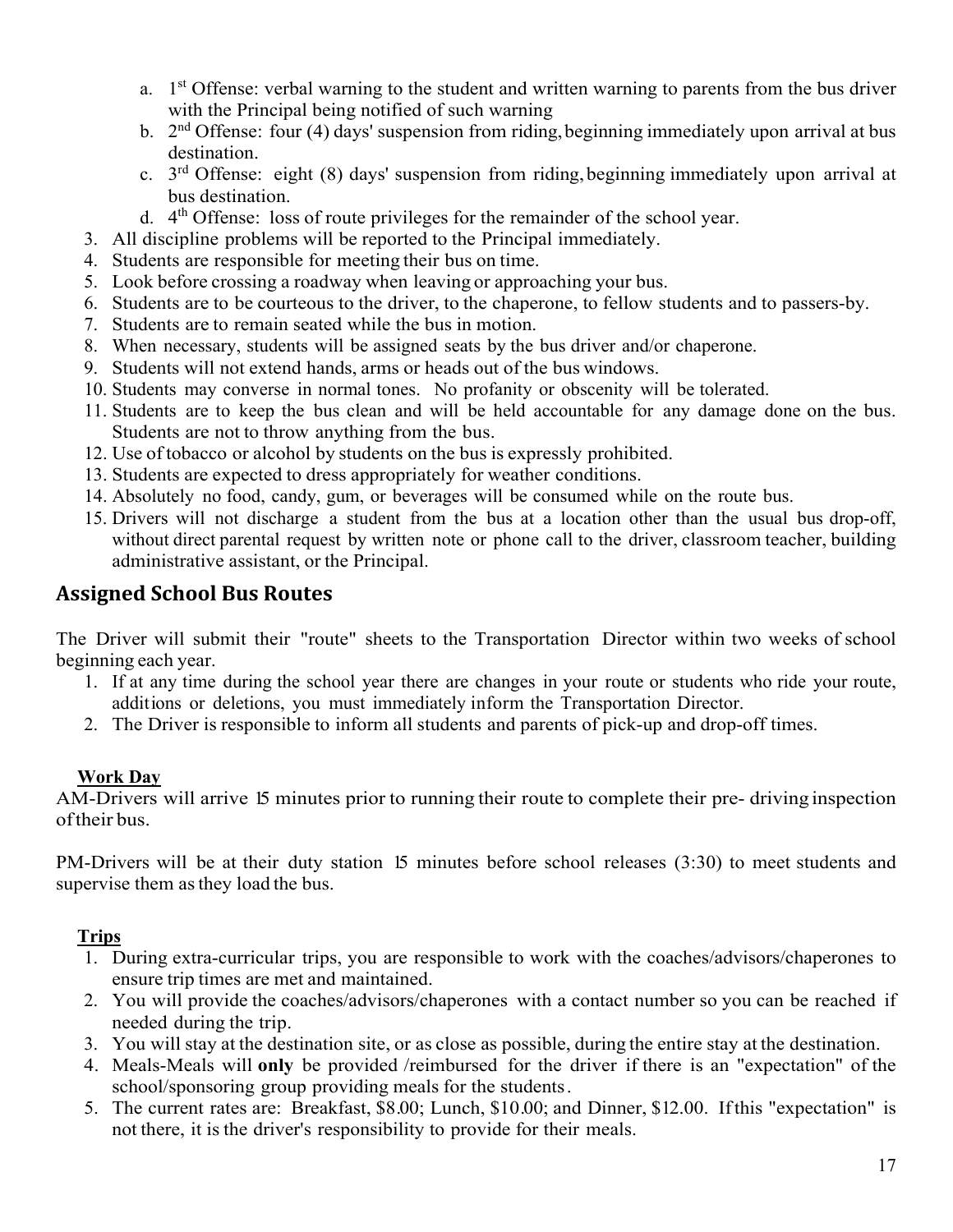- 6. Students may be signed off of the bus **only** if their parent/guardian has completed the proper sign-off sheet and given it to the bus driver. They may also sign-off if they have obtained prior approval from the Transportation Director, Principal, or Superintendent.
- 7. Trip Pay-Current trip pay is \$11.85 (Driving) and \$9.85 (Sitting).

## **Other Bus Driver Expectations**

#### **Passenger Accident**

If an accident occurs involving a passenger on your bus, you must complete a District Accident Form and return it as soon as possible to the elementary school office.

#### **Driving Accident**

Immediately contact the proper local law enforcement office to report/document the accident. Follow this action with your completing the Uniform School Bus Accident Report Form T-8 and return it to the Transportation Director.

#### **Cleaning/Maintenance**

Report any maintenance issues immediately to the Bus Supervisor and Transportation Director so they can be addressed in a timely manner. Sweep your bus out daily following your PM route. Clean the dash and driver's area weekly, if not more, to ensure it is clean and presentable. The Bus Supervisor will arrange with you when your bus will receive a more thorough cleaning.

#### **Extra Riders**

Rider who are not part of the group you are transporting must be approved by the Transportation Director 24 hours prior to the scheduled trip.

#### **Leave**

Leave must be submitted to the Bus Supervisor and Transportation Director at least 48 hours in advance to ensure a substitute driver can be arranged for the date.

## **Appendix**

1. Student Sign-Off Form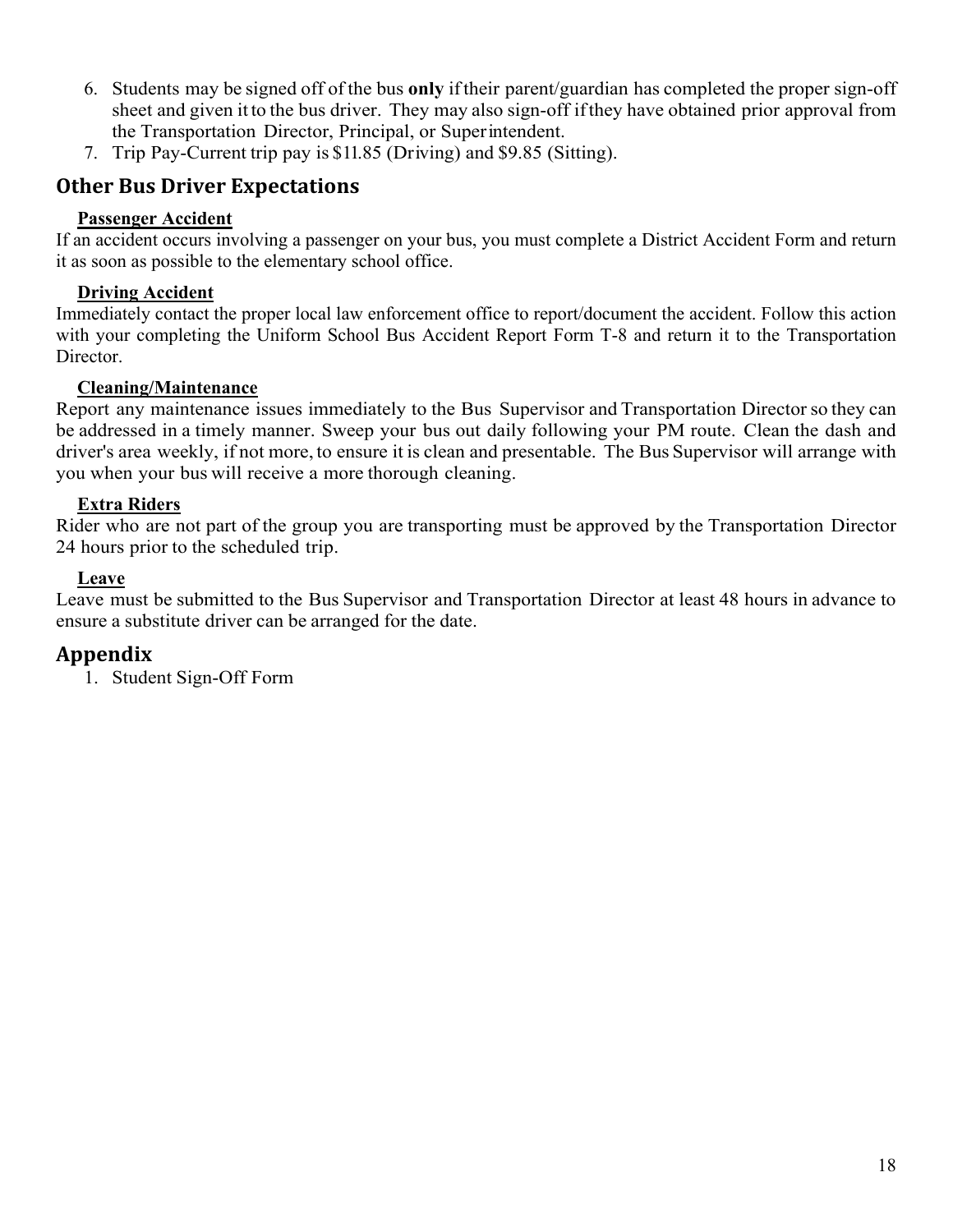# **Coach Handbook**



## Sheridan High School Athletic Department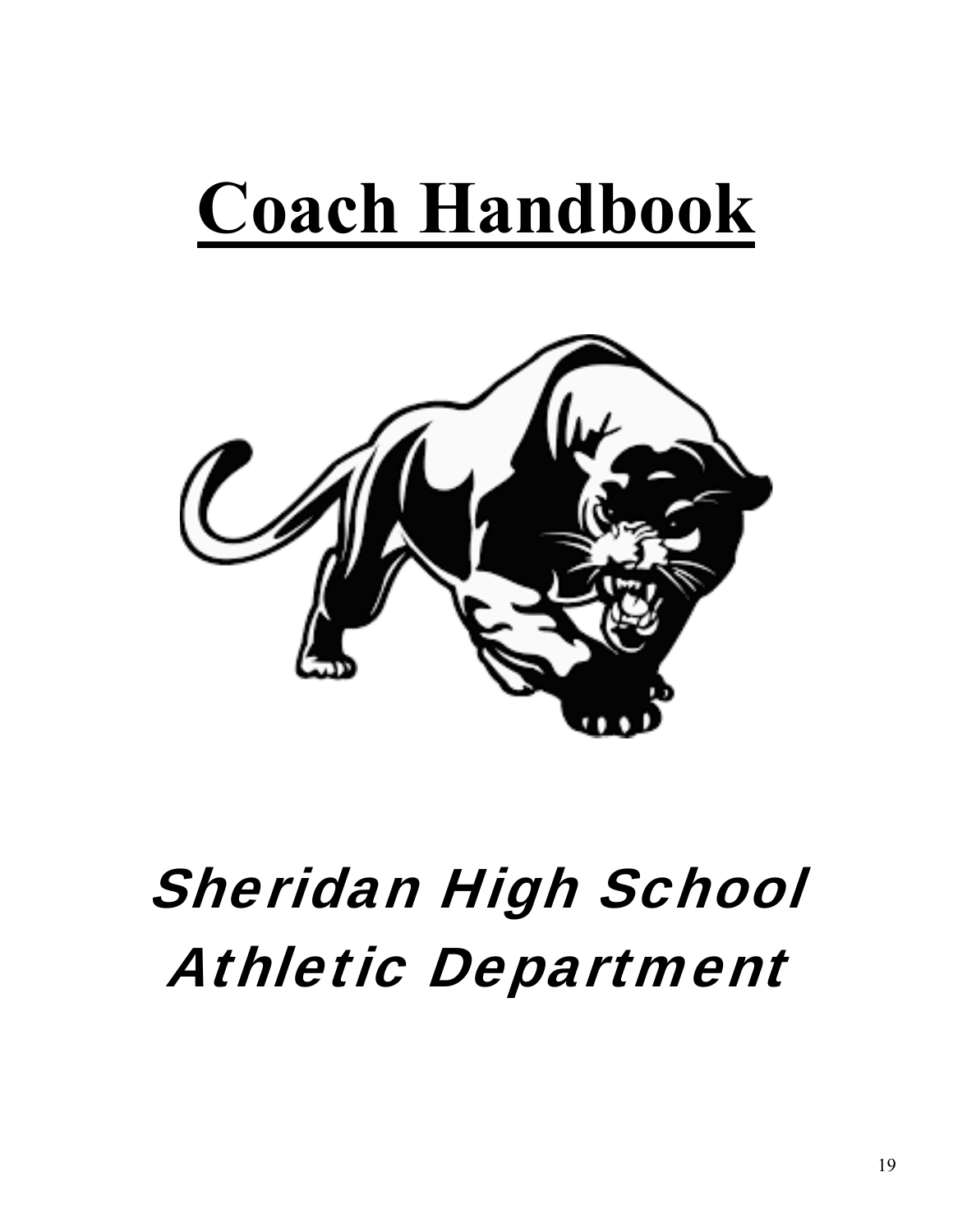## **DIRECTORY**

| Superintendent                             | Micheal Wetherbee |
|--------------------------------------------|-------------------|
| District Clerk                             | Rebecca Larsen    |
| 7-12 Principal                             | Micheal Wetherbee |
| K-6 Principal                              | Rodney Stout      |
| K-12 Counselor                             | Laurie Bartoletti |
| <b>Activities Director</b>                 | Ed Burke          |
| 7-12 Secretary                             | Lois Tate         |
| K-6 Secretary                              | Emily McParland   |
| Title IX Coordinator                       | Laurie Bartoletti |
| Head Varsity Volleyball                    | Sara Decker       |
| <b>Assistant Varsity Volleyball</b>        | Rebecca Larsen    |
| <b>Head Varsity Football</b>               | Clay Pierson      |
| <b>Assistant Varsity Football</b>          | <b>Tyler Lott</b> |
| <b>Head Varsity Cross Country</b>          |                   |
| Head Varsity Boys' Basketball              | Ben Holland       |
| <b>Assistant Varsity Boys' Basketball</b>  | Clay Pierson      |
| Head Varsity Girls' Basketball             | Michael Grover    |
| <b>Assistant Varsity Girls' Basketball</b> | Sara Decker       |
| <b>Head Varsity Track</b>                  |                   |
| <b>Assistant Varsity Track</b>             |                   |
| Cheerleading                               |                   |
| Pep Band                                   | Anthony Johnson   |
| Middle School Volleyball                   | Dena Madison      |
| Middle School Football                     | Ed Burke          |
| Middle School Girls' Basketball            |                   |
| Middle School Boys' Basketball             |                   |
| Middle School Track                        |                   |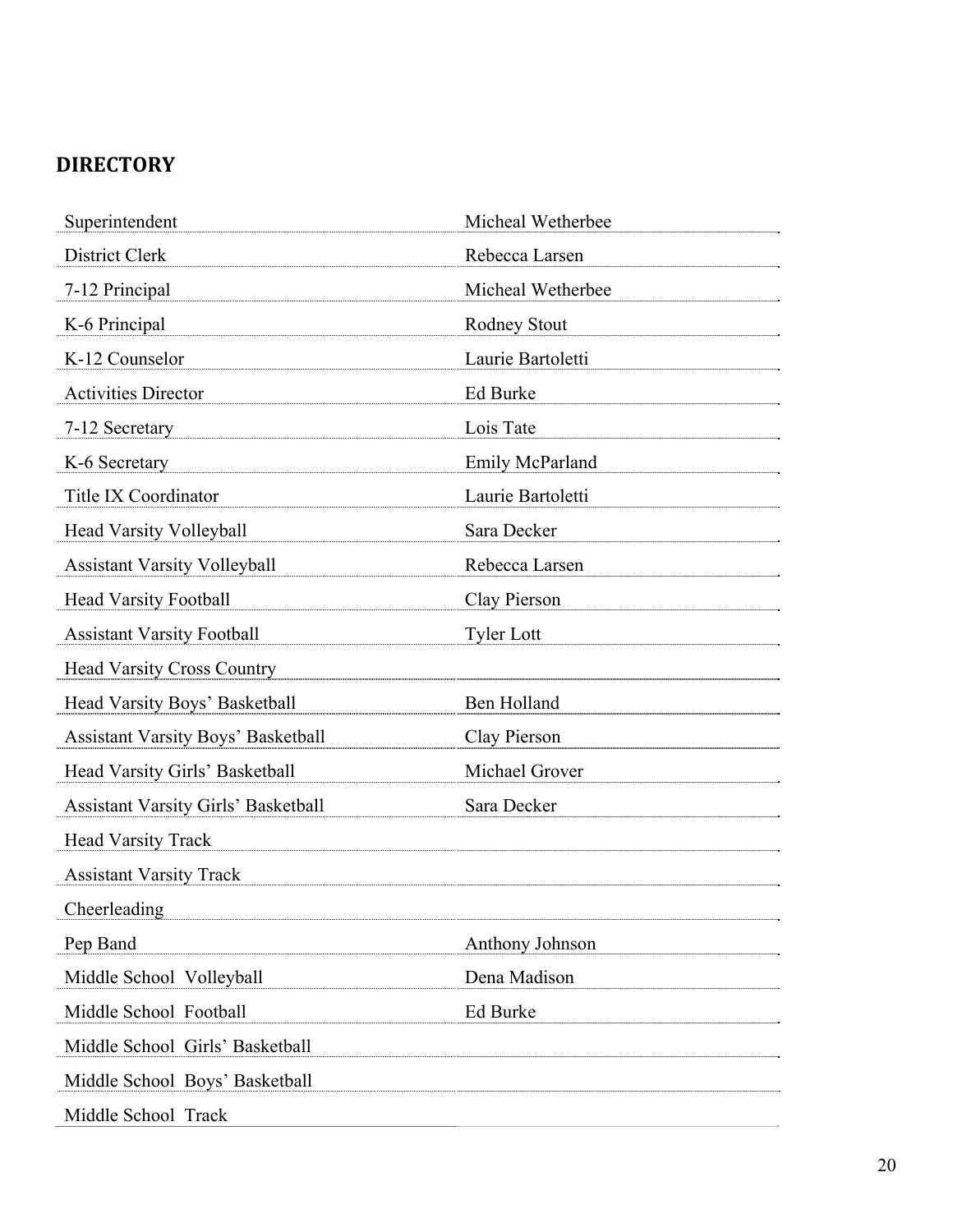## **EXPLANATION**

This handbook is meant to be a guide for coaches, directors, advisors and others who will answer the call to coach or direct students from Sheridan School in activities or sports. It is imperative each person who falls into one of the categories covered under this handbook reads and understands the guides to the role they are playing with the students of Sheridan School. Please take the time to read this handbook in its entirety and ask questions in areas you may not understand. It is important that you follow the basic guidelines contained in the pages of this handbook. In advance, thank you for spending time with our students in a role outside the classroom. It is a noble cause to serve children in any capacity of learning and, above all, make their experience valuable and memorable.

## **PRACTICE**

All practices must be over by 6:30 on Wednesday nights.

Practice time is limited to 2.5 hours per day on any school day.

**Participants must have a physical examination before practicing.** Coaches must look over every one of the physical exams to ensure the student is safe to practice.

#### **Participants must turn in the following forms before practicing:**

- 1. Concussion Forms
- 2. Assumption of Risk and Liability Waiver
- 3. Training Rules
- 4. Medical Release Insurance
- 5. Physical Form

### **GAMES**

You are responsible for setup of facility for your games.

Communicate with the Activity Director on all schedule deviations.

You and your players will respect contest officials in actions and words at all times. No exceptions.

It is your responsibility to ensure equipment is put away and locker rooms are picked up so the custodian can clean the facilities.

**TRAVEL** (see also Panther Bus Guidelines for travel)

Make sure buses are scheduled for your trips and leaving times are confirmed. Inform students of transportation policies.

Turn in activity trip forms to office at least 1 week in advance. **On the day of the trip, take roll and give the office and bus driver a list of all students that are attending the activity or event.** 

The coach is responsible for the behavior of his/her students at school, before the trip, while on the bus, and for the entire time of the event. Coaches shall not allow students of the opposite gender to sit together at any time on the bus.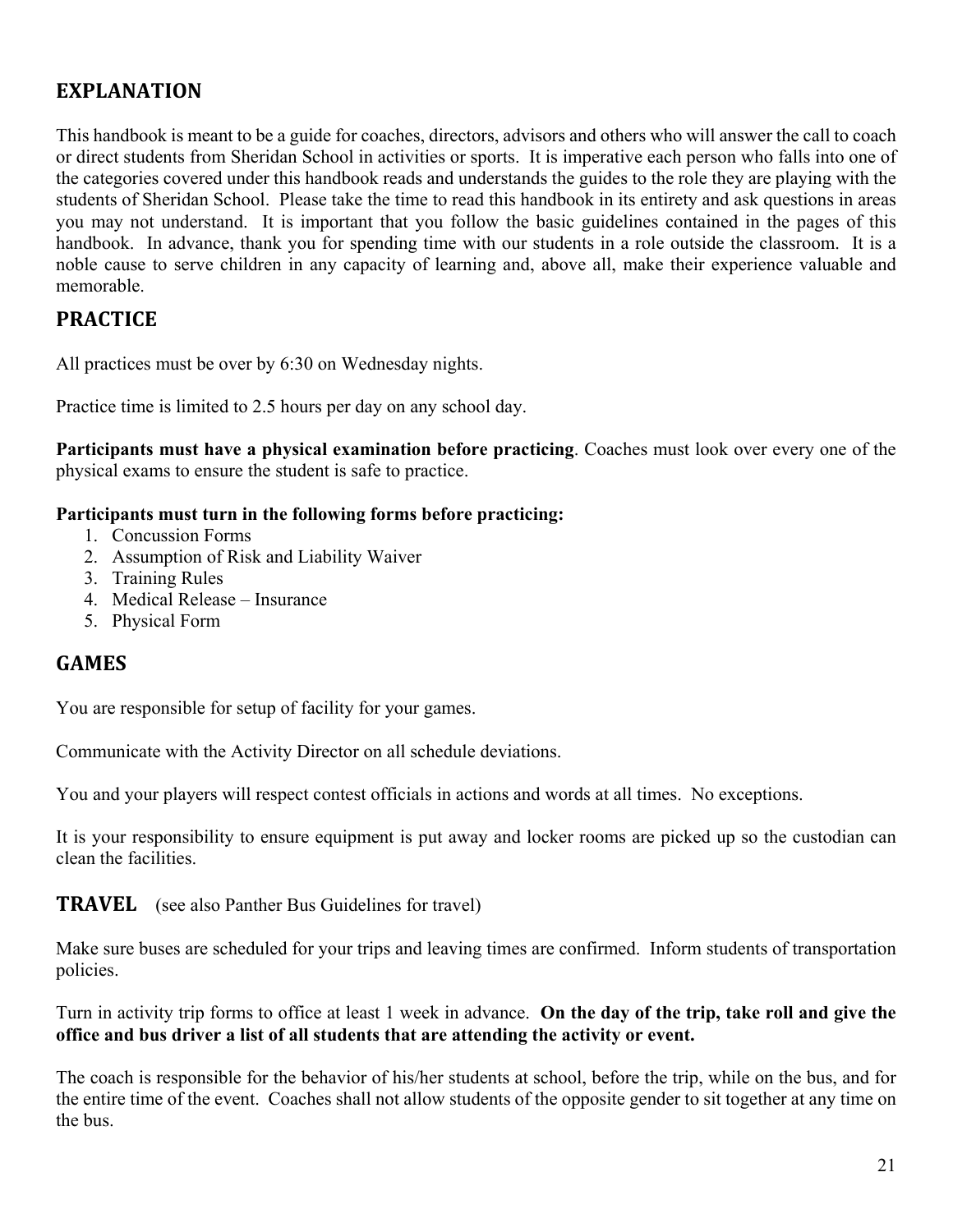#### Carry first aid kits and **emergency medical release forms** on each trip.

The Coach is responsible for the cleanliness of the bus upon return to Sheridan and should utilize his/her athletes to help clean the bus upon return.

## **GENERAL SUPERVISION OF STUDENTS IN ACTIVITIES**

All athletic and social activities of pupils, wherever held, if conducted under the name or auspices of a public school or any class or organization thereof, shall be under the direct supervision of certified employees of the school district.

Do not give students keys or allow them to participate in any activity that you are not in attendance.

#### **You are responsible for your student's conduct in the locker rooms before and after practice, during activities, and during competition. Coaches are expected to be in the locker rooms in the supervisory role at any time a student/athlete is in the locker room.**

You and your players will respect contest officials in actions and words at all times. No exceptions. Carry first aid kits and emergency medical release forms at all times.

**Do not leave students unattended while waiting for rides after practice or events. The coach should be the last one to leave the school grounds.** 

## **CELL PHONE AND OTHER ELECTRONIC EQUIPMENT**

**K-12** Student possession and use of cellular phones, pagers, and other electronic signaling devices on school grounds, at school-sponsored activities, and while under the supervision and control of school district employees is a privilege which will be permitted only under the circumstances described herein.

- 1. At no time will any student operate a cell phone or other electronic device with video capabilities in a locker room, bathroom, or other location where such operation may violate the privacy right of another person.
- 2. **Unauthorized use is grounds for confiscation of the device by school officials, including coaches and advisors.** Confiscated devices will be returned to the parent or guardian. Repeated unauthorized use of such devices will result in disciplinary action as deemed necessary by Administration.

## **SEXUAL HARASSMENT, INTIMIDATION, BULLYING (Policy 3226, 5015)**

Sexual harassment is a form of sex discrimination and is prohibited. Bullying, harassment, intimidation, or hazing, by students, staff, or third parties, is strictly prohibited and shall not be tolerated. This includes bullying, harassment, or intimidation via electronic communication devices ("cyberbullying").

## **GENERAL BEHAVIOR**

Profanity by coach or participants will not be tolerated.

Seek administrative assistance when necessary.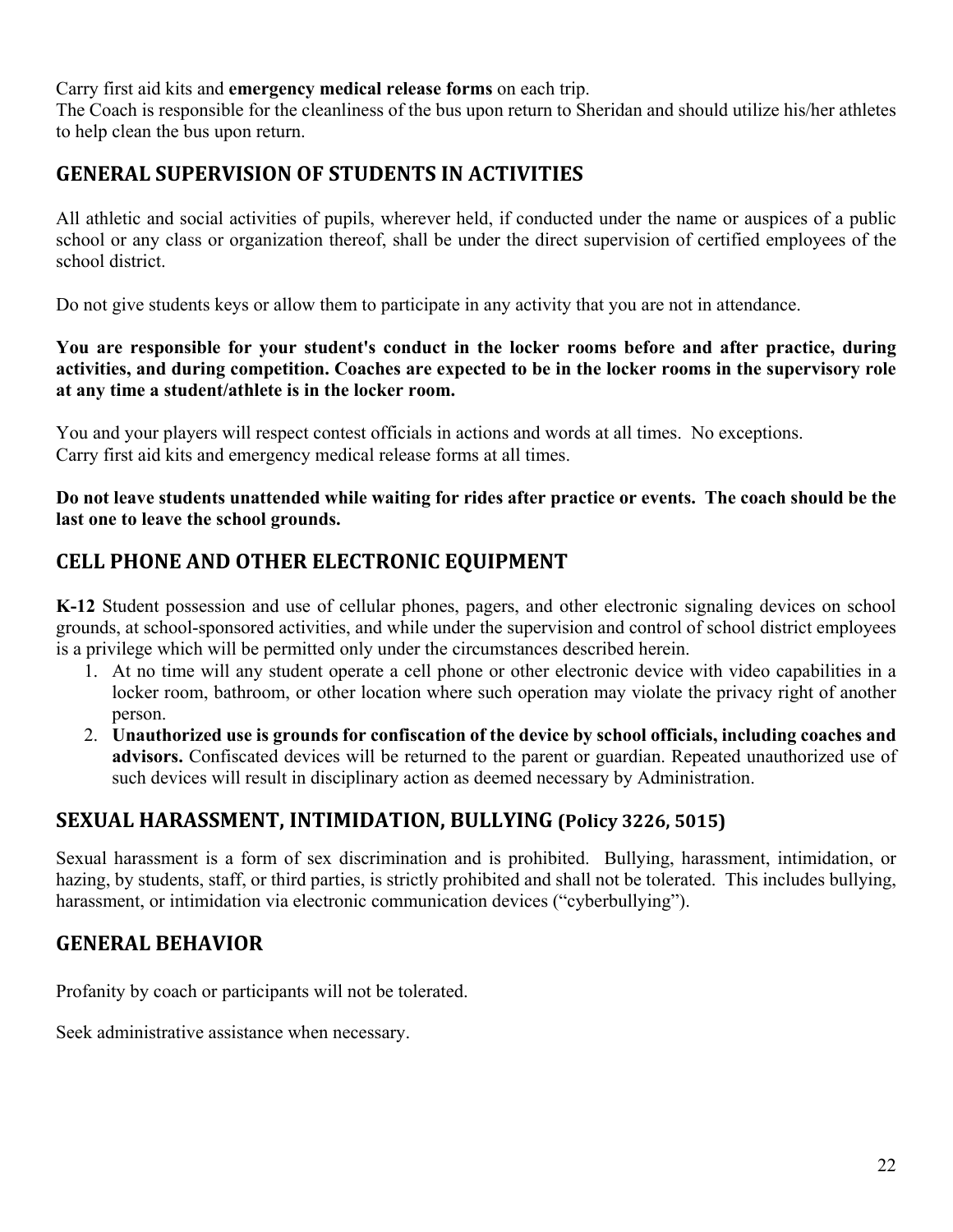## **FACILITIES AND EQUIPMENT**

Coaches are responsible for the facilities and equipment.

Make a thorough check of the facilities once a week; cursory checks daily.

Report unsafe facilities and equipment to the Activities Director.

## **RECORD KEEPING**

Keep records of all injuries and how they were handled.

**An accident report should be filed in the high school office any time a student or athlete is injured.**  Keep team and individual records for motivational purposes.

Submit your list of letter award winners and special award winners to the secretary at the end of the season.

**Submit your results to the local paper, radio and television stations.** 

## **PROGRAM DEVELOPMENT**

Coaches are encouraged to communicate with feeder program coaches. Get to know your younger kids.

Do not conduct organized activities on weekdays in your off-season while other sports are going on unless you clear it with the coach of the ongoing sport.

## **COACHES EDUCATION**

Each high school coach is required to complete the coach's education program offered by MHSA and found on the MHSA.org website. See Activity Director for details.

## **COACHES EVALUATION**

All head coaches will be evaluated on their performance by the athletic director and the Superintendent. Assistant coaches will be evaluated by the Head coach.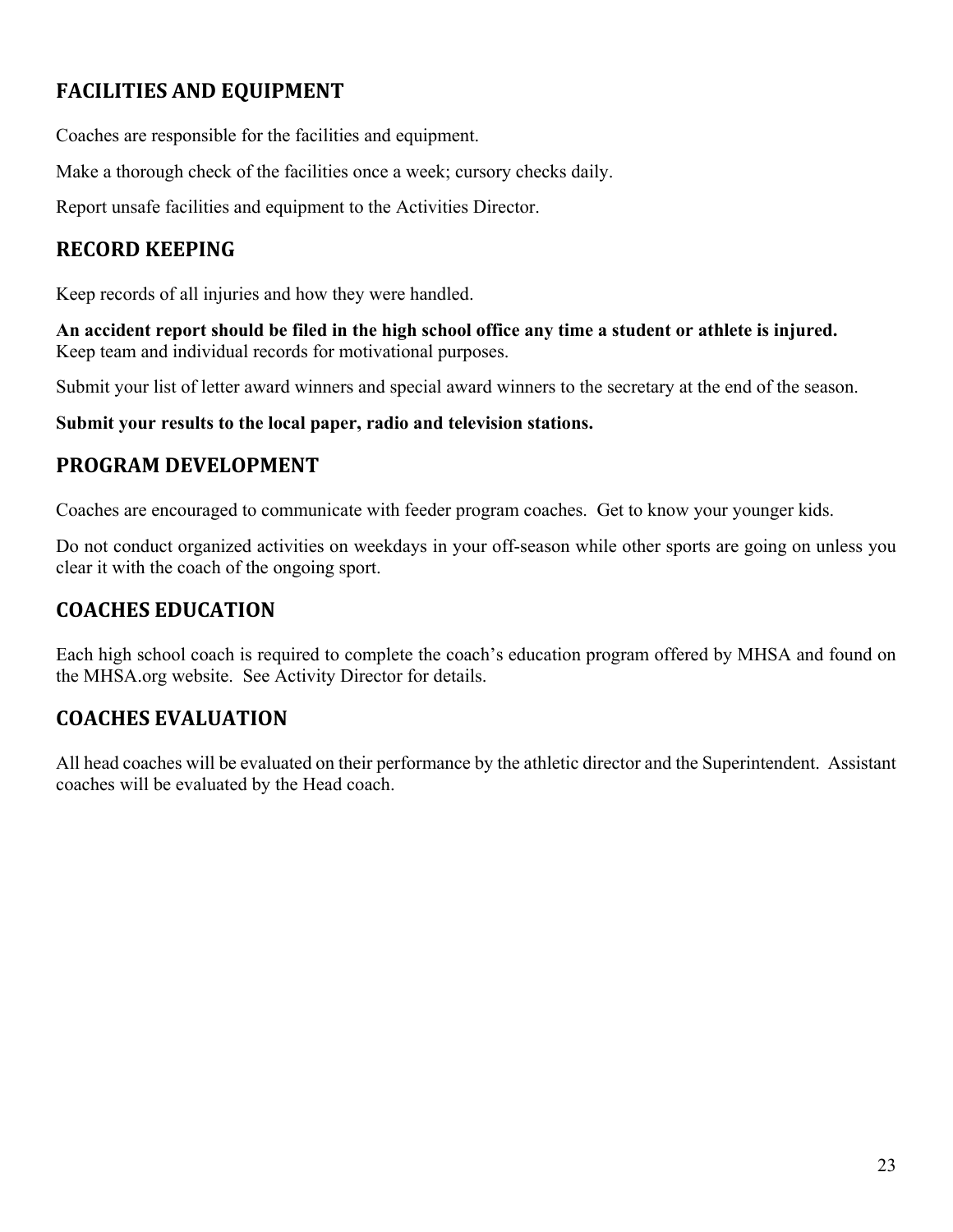# **Panther Bus Guidelines**

## **The Panther bus is the PRIDE of the Bus Fleet.**

## **Our community, students, and staff are very proud of it;**

## **Let's make it our responsibility to take proper care of it.**

(Many of these guidelines were created by our own 9-12 student/athletes)

- 1. Take pride in the bus and keep it clean.
- 2. Choose 2 or more students at the end of the trip to do one final sweep through the bus to ensure it is clean with nothing lying around on the floor or on the seats.
- 3. Only screw-top drinks allowed on the bus.
- 4. No fountain drinks or cans
- 5. No sunflower seeds
- 6. \*\*\*\* Movies must be approved by Coach/Sponsor!
	- a. 9-12 may not view any movies rated higher than PG-13 (No rated R)
	- b. 7-8 may not view any movies rated higher than PG (no PG-13)
	- c. K-6 movie selection will be determined by the teacher!
	- d. \*\*\* Remember the coach/sponsor makes the ultimate decision and therein rests the responsibility.\*\*\*
	- e. Encourage our students to report any mess or broken item as soon as possible.
- 7. If a group of students leaves the bus in poor condition, they will not be allowed to take the Panther Bus for their next opportunity.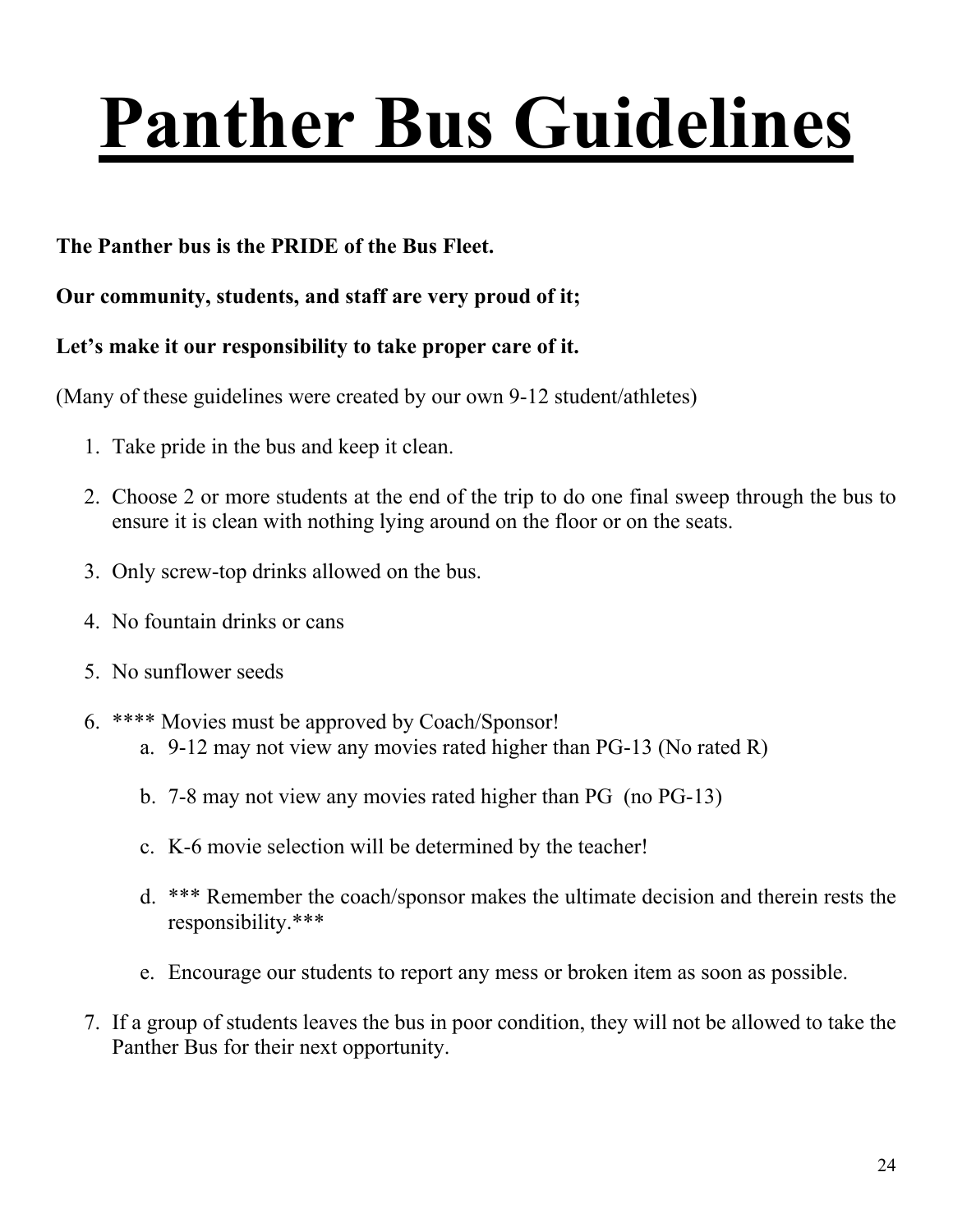# **Classified Handbook Acknowledgment Form**

I,  $\mu$  is the contract of the 2021-22 state of the 2021-22 state  $\mu$ Employee Handbook issued by the District, and understand and agree that I am to review this handbook in detail and to consult District policies and procedures and with my supervisor if I have any questions concerning its contents.

I understand:

- 1. that this handbook is intended as a general guide to District personnel policies and procedures and that it is not intended to create any sort of contract between the District and any one or all of its employees;
- 2. that the District may modify any or all of these policies and procedures, in whole or in part, at any time, with or without prior notice; and
- 3. that in the event the District modifies any of the policies or procedures contained in this handbook, the changes will become binding on me immediately upon issuance of the new policy or procedure by the District.
- 4. and have read and understand that I am only to use a 3-step-ladder while working for the District. All work that requires a full length ladder are contracted to outside contractors. Any exceptions require a superintendent signed maintenance request with specific ladder training included and a sign off by both the employee and the superintendent. All Maintenance and safety forms are placed in the Risk Management Notebook for MSGIA (District Workman's Compensation).
- 5. I have received the school district policies via the Sheridan School Website and have attended an employee orientation on \_\_\_\_\_\_\_\_\_\_\_\_\_ (date) which included discussion of the school district policies. I agree to abide by all of them.

I understand that as an employee of the District I am required to review and follow the policies and procedures set forth in this Employee Handbook and District policy. I agree to do so.

Signature of Employee Date

**Return this signed form to the District Office.**